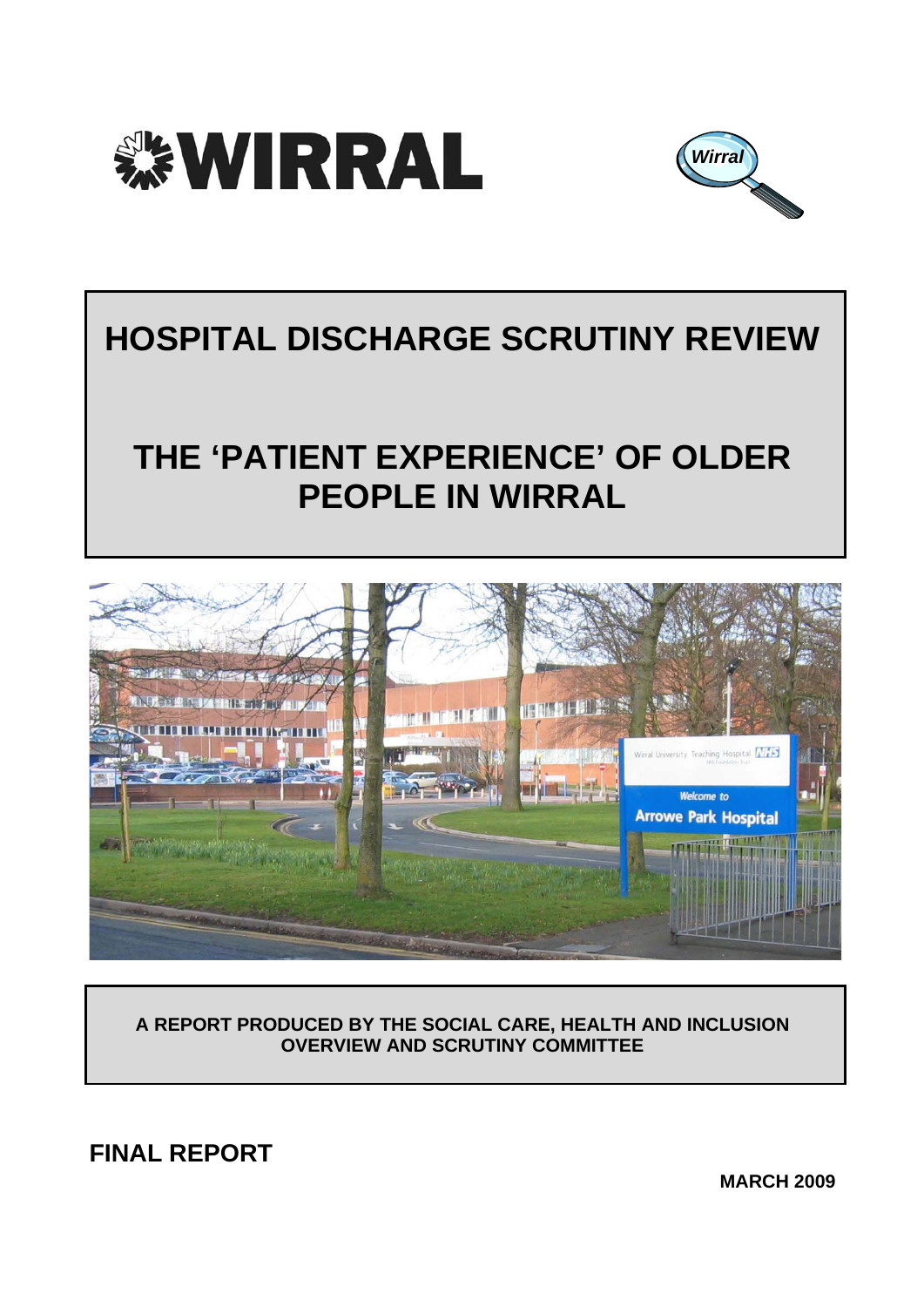## **WIRRAL BOROUGH COUNCIL**

## **HOSPITAL DISCHARGE SCRUTINY REVIEW**

## **THE 'PATIENT EXPERIENCE' OF OLDER PEOPLE IN WIRRAL**

## **FINAL REPORT**

| 2.                                            |                                                                      |
|-----------------------------------------------|----------------------------------------------------------------------|
| 3.                                            |                                                                      |
| 4.                                            |                                                                      |
| 5.                                            |                                                                      |
| 6.                                            |                                                                      |
| 6.1<br>6.2<br>6.3<br>6.4<br>6.5<br>6.6<br>6.7 | Day of Admission (and 'Personal / Home Circumstances Check List')  9 |

## **APPENDICES**

- 1 Scope Document
- 2 Wirral Hospital Discharge Review Report prepared by Mott Macdonald (December 2008)
- 3 List of people 'interviewed' during the Evidence Gathering Stage
- 4 Hospital Discharge Survey, July September 2008, Initial Report of Wirral's Older People's Parliament
- 5 Proposed 'Personal / Home Circumstances Check List' (as originally proposed by Wirral Older People's Parliament)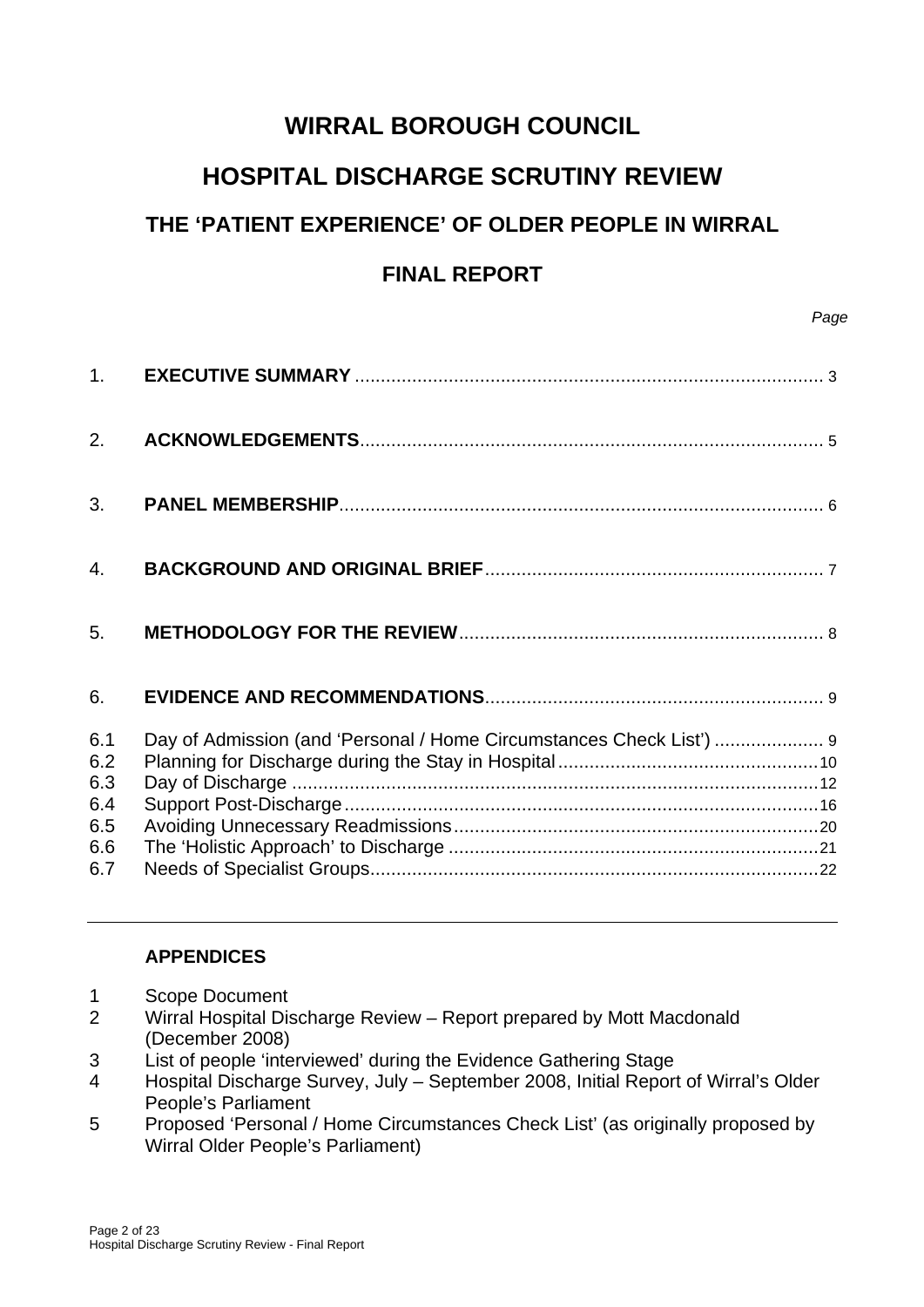## **1. EXECUTIVE SUMMARY**

The review set out to assess the "patient experience" of hospital discharge in Wirral, with particular emphasis on those people aged over-sixty. This Report, therefore, aims to raise issues on behalf of residents / patients.

The bulk of the evidence for the review was gathered from the focus groups organised by Mott MacDonald (an external consultancy) and from 'interviews' with individual officers and representatives from the voluntary sector. The results of a survey undertaken by Wirral Older People's Parliament regarding residents' experience of recent stays in hospital were also used as evidence.

One of the challenges for the members of the Scrutiny Panel has been that, in recent months, considerable changes to health procedures have taken place. Inevitably, implications of the transformation have impacted on the discharge process. Given that the focus groups consisted of patients who had been discharged during June 2008 and September 2008, it is unavoidable that some of the experiences reflected in this report may have been 'overtaken by events'.

One of the prompts for the changes which have taken place during the course of this review has been the Mott MacDonald report. The Scrutiny Panel is pleased that the review has produced evidence which has helped to inform these changed procedures. Some of the experiences and suggestions of patients identified during the focus group discussions have already been instigated. It is rewarding that issues highlighted during the review have already been acted upon.

The scrutiny Panel has made a number of recommendations. As stated in legislation, the responding organisations should make an initial response within 28 days of receipt of the report. It is anticipated that a more detailed response will be made to the Scrutiny Committee when the impact of any changes can be more fully assessed.

## **OUR RECOMMENDATIONS ARE:**

## **A. To improve the patient experience from hospital to home through a consistent and planned discharge process by use of the following:**

- Planning for discharge should begin at the time of admission to the ward (or as soon as appropriate thereafter). The patient should be involved and be aware of how the discharge procedure will affect them. (See section 6.2.1 for details)
- Sufficient time must be available for care planning to be completed to enable successful post-discharge support. This should involve the patient / carers and, where appropriate, social workers at an early stage. (See section 6.2.1 for details)
- A 'Personal / Home Circumstances Check List' should be introduced. (See section 6.1 for details)
- Information, to explain the discharge process, should be made available to the patient and their family / carer in the form of a general leaflet. This will explain 'What will happen while I'm in hospital and when I'm ready to go home'. (See section 6.2.2) for details)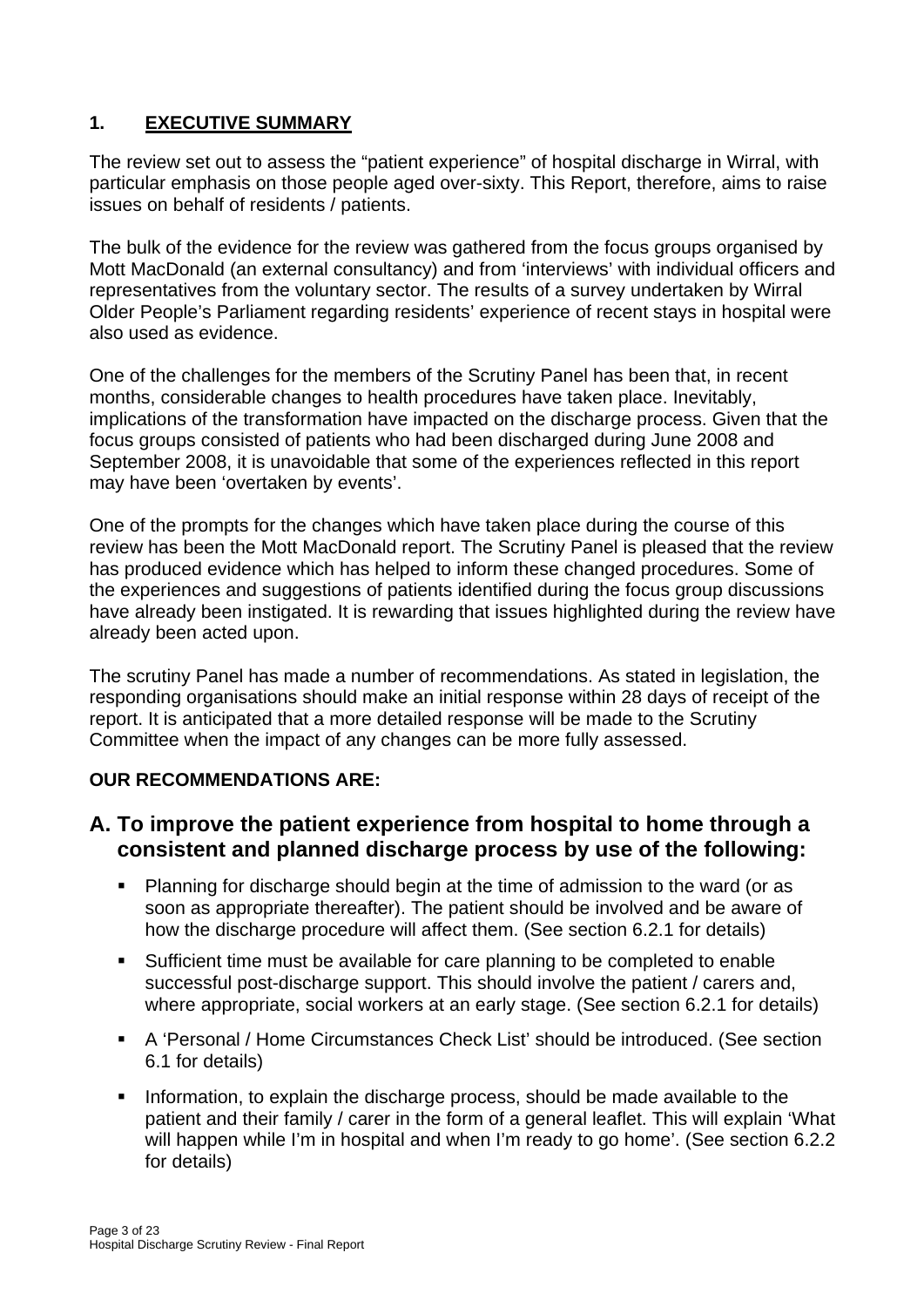Advocates / support staff for patients with special needs (for example, learning disability, hearing impairment, visual impairment) should be included in the processes as soon as possible following the admission of the patient. (See section 6.7.2 for details)

## **B. To improve the patient experience on the day of discharge and postdischarge support by use of the following:**

- Maximum use should be made of the Discharge Lounge at Arrowe Park Hospital for appropriate patients. (See section 6.3.1 for details)
- **•** Delays in discharge due to the availability of medication must continue to be addressed as a high priority. (See section 6.3.3 for details)
- A personalised Discharge Information Pack should be established. It should be provided for every patient and their advocate / carer in an accessible format. (See section 6.3.4 for details)
- A protocol regarding transport home from hospital should be established and clearly explained to all patients. (See section 6.3.5 for details)
- All organisations are encouraged to support and make use of the 'Out of Hospital' scheme operated by VCAW (Voluntary Community Action Wirral), which is warmly welcomed. (See section 6.4.1 for details)
- GP surgeries should be informed of the patient's discharge within 24 hours in anticipation of Department of Health's proposed standard (due to commence in April 2010). The surgery should be encouraged to contact the patient on the same day that information is received. (See section 6.4.2 for details)

## **C. To recognise that the principles and working practices of the discharge process should include the following:**

- No one should have to make a major and permanent life-changing decision while under pressure to vacate a hospital bed. (See section 6.4.5 for details)
- All agencies are encouraged to work together to provide better pain management services in the community. This should have the effect of reducing the number of admissions / re-admissions to hospital. (See section 6.5.2 for details)
- The patient's needs are central to the discharge process (and on-going community support). Even greater priority should be given to the provision of a "seamless" service involving staff from Acute Care, Primary Care, Social Care and the voluntary sector. (See section 6.6.1 for details)
- All sectors should continue to build capacity in primary and community care to provide alternatives to receiving care in traditional hospital settings. (See section 6.6.1 for details)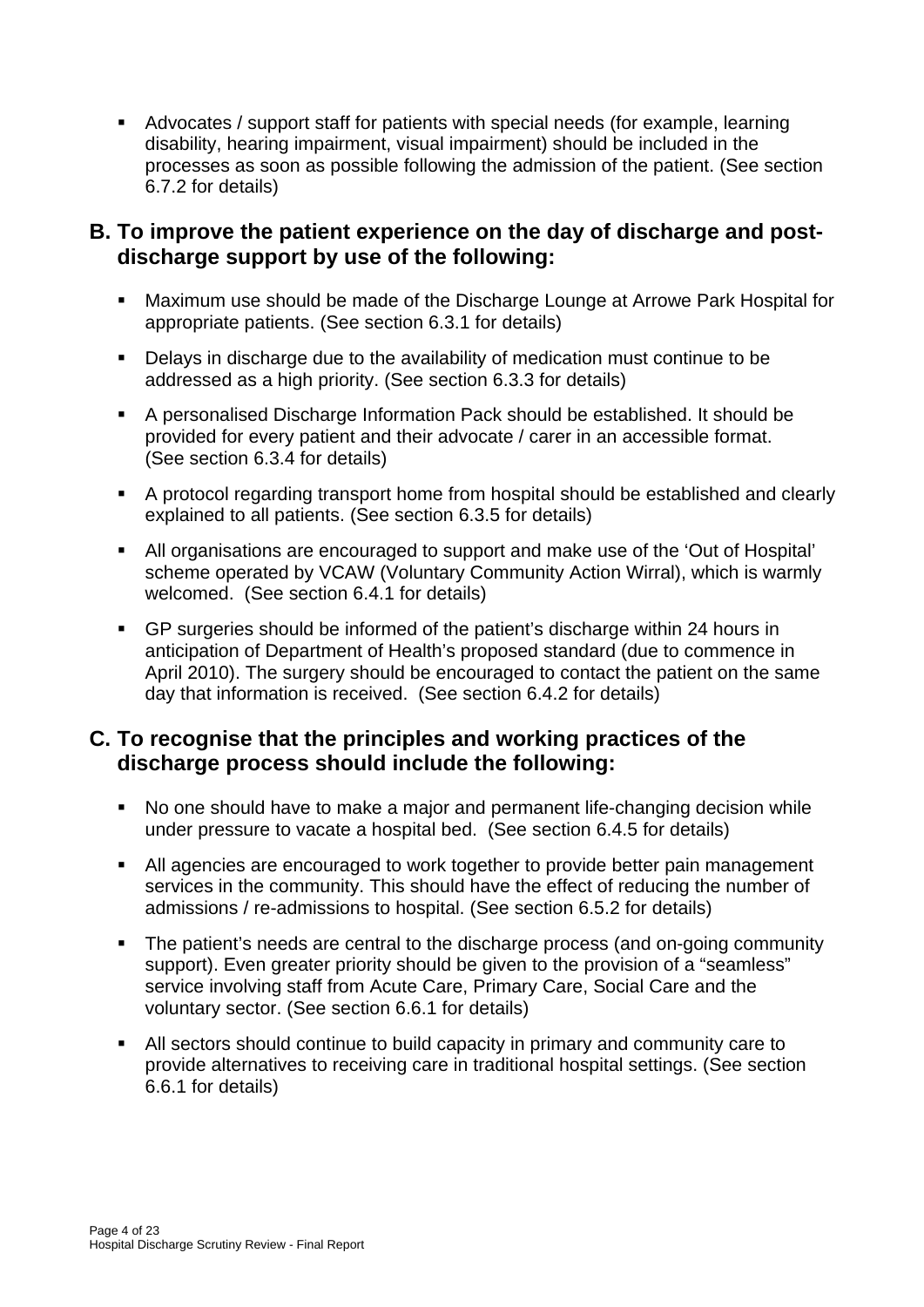## **2. ACKNOWLEDGEMENTS**

For many people, particularly the elderly, a stay in hospital and subsequent recuperation can be a stressful, even frightening, experience and may contribute to re-admission rates. It is an event that many older people have experienced, either as a patient or as a carer. Hospital discharge is therefore an issue of great importance to many residents in our community. The Panel hopes that this scrutiny review has, in a small way, enabled some of the thoughts of residents to be heard and to be reflected in future decision-making.

The Panel would like to thank all those people who willingly agreed to contribute and to provide information to this review. In particular, the Panel thanks the staff at Wirral University Teaching Hospital who have facilitated a number of visits to Arrowe Park Hospital during the course of the review. The health community has been placed under severe strain over recent winter months as the number of admissions to hospital reached extremely high levels. The Panel recognises the tremendous effort that has been made during this time by staff at Wirral University Teaching Hospital, Wirral NHS (PCT) and the Department of Adult Social Services at Wirral Borough Council.

A major part of the evidence gathered during the review was generated by the three focus groups. The Panel is extremely grateful to the participants in those focus groups as well as to the staff at Mott MacDonald for facilitating those sessions and for producing such a detailed report. Furthermore, Wirral NHS (PCT) has supported the scrutiny review by providing the funding for that professional external support. The Panel members appreciate the support provided by Wirral NHS (PCT).

Recognition is also paid to the tremendous work that was completed by Wirral Older People's Parliament by undertaking a detailed survey of 200 residents who had recently experienced a stay in hospital. The results of their survey added a further strand to the evidence available to the Panel.

Thank you to all for your participation and contributions to this review.

MA. Rober.

*Councillor Ann Bridson (Chair)*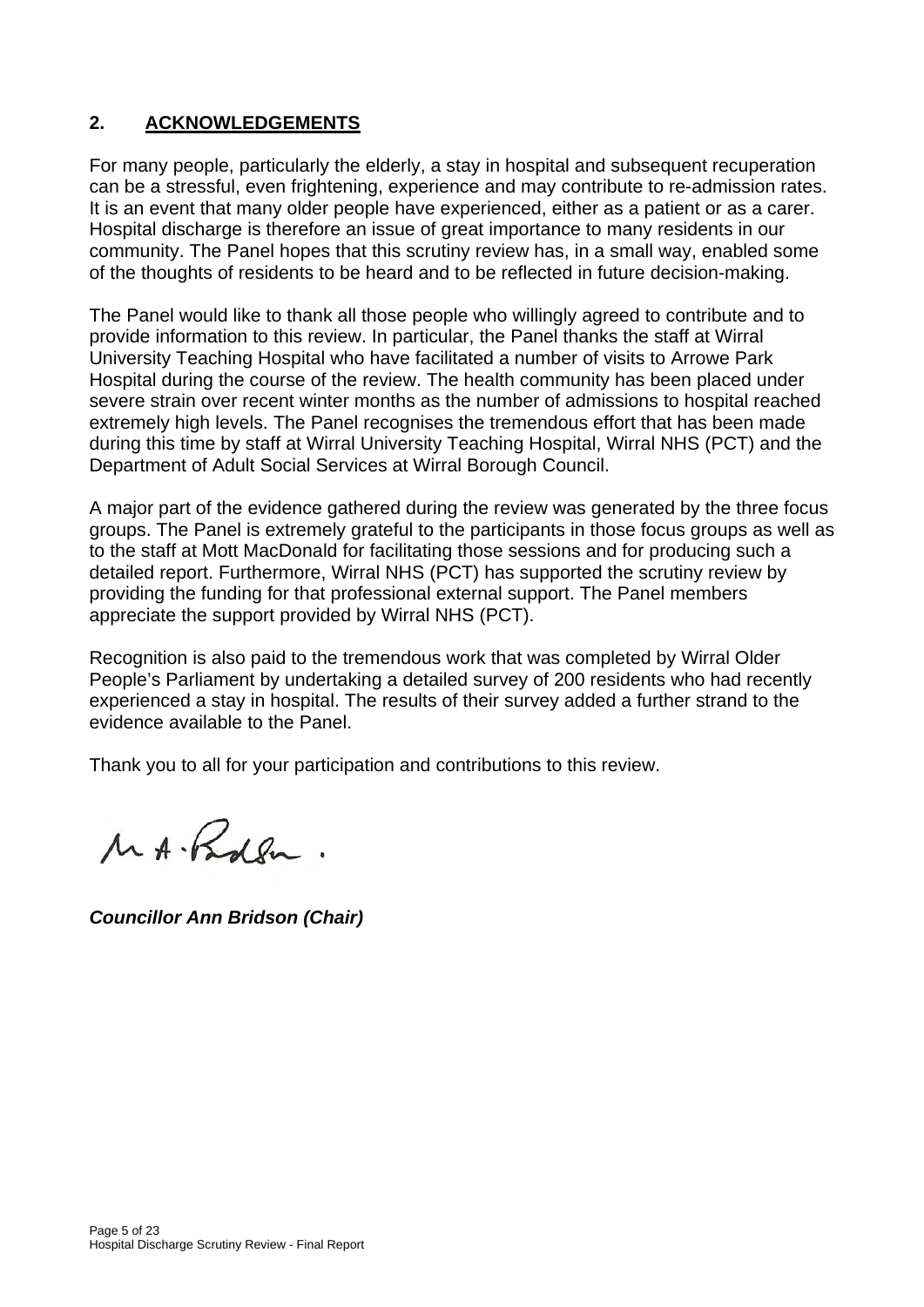## **3. PANEL MEMBERSHIP**

The Hospital Discharge Scrutiny Panel was appointed by the Social Care, Health and Inclusion Overview and Scrutiny Committee in February 2008. The purpose of the Panel is to carry out a scrutiny review of the hospital discharge process in Wirral and make any relevant recommendations for improvements.

The members of the Panel are:

Councillor Ann Bridson (Chair) Councillor Sheila Clarke







Councillor Denise Roberts Sandra Wall (Older People's Parliament)

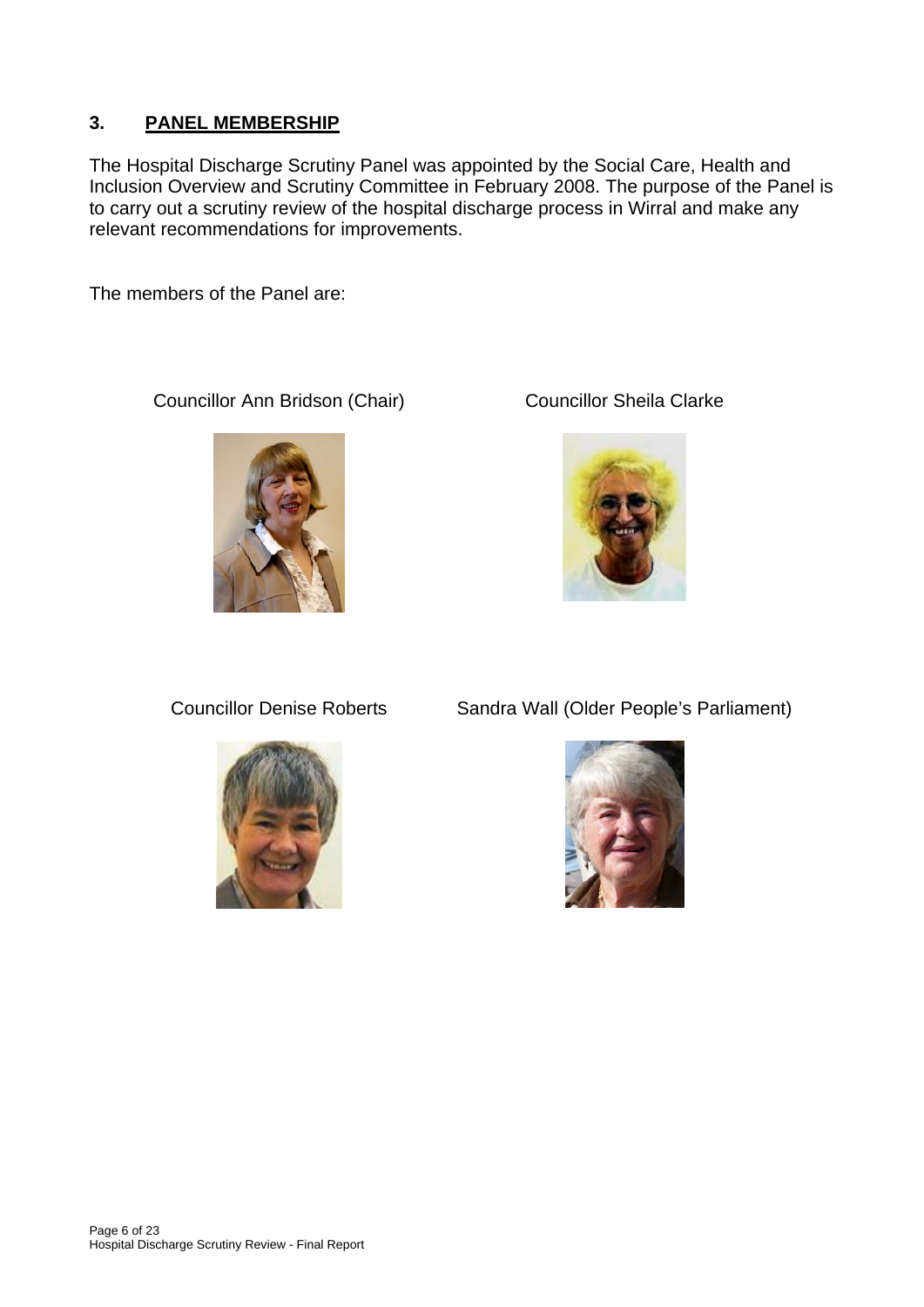## **4. BACKGROUND AND ORIGINAL BRIEF**

During 2007, the Hospital Discharge process was recognised by Wirral NHS (PCT), Wirral University Teaching Hospital and Wirral Council as an important topic for review. Anecdotal evidence, from constituents, of issues arising during the discharge process had been highlighted to councillors. Members agreed to include this topic in the work programme of the Social Care, Health & Inclusion Overview and Scrutiny Committee. Simultaneously, Wirral Older People's Parliament were also receiving comments from residents regarding their experience of the discharge process.

A workshop was held, in October 2007, involving officers of Wirral NHS (PCT), Wirral Council and Wirral University Teaching Hospital as well as members of Wirral Borough Council. The workshop concentrated on the major issues arising from the discharge process.

The Social Care, Health and Inclusion Overview and Scrutiny Committee received a report on 26th February 2008 entitled 'Delayed Discharges from Hospital: Levels of delays and reasons and recommendations for action'. This report made recommendations for future actions and a revised discharge policy.

The Social Care, Health and Inclusion Overview and Scrutiny Committee decided to undertake further scrutiny work of this topic. As a result, the Hospital Discharge Scrutiny Panel was appointed by the Committee on 26th February 2008. A Scope document for the review, attached as Appendix 1, was agreed by the Committee in June 2008.

The Panel agreed that the scrutiny review would focus on an assessment of the 'patient experience' of discharge using a target population based on those patients who are aged over sixty.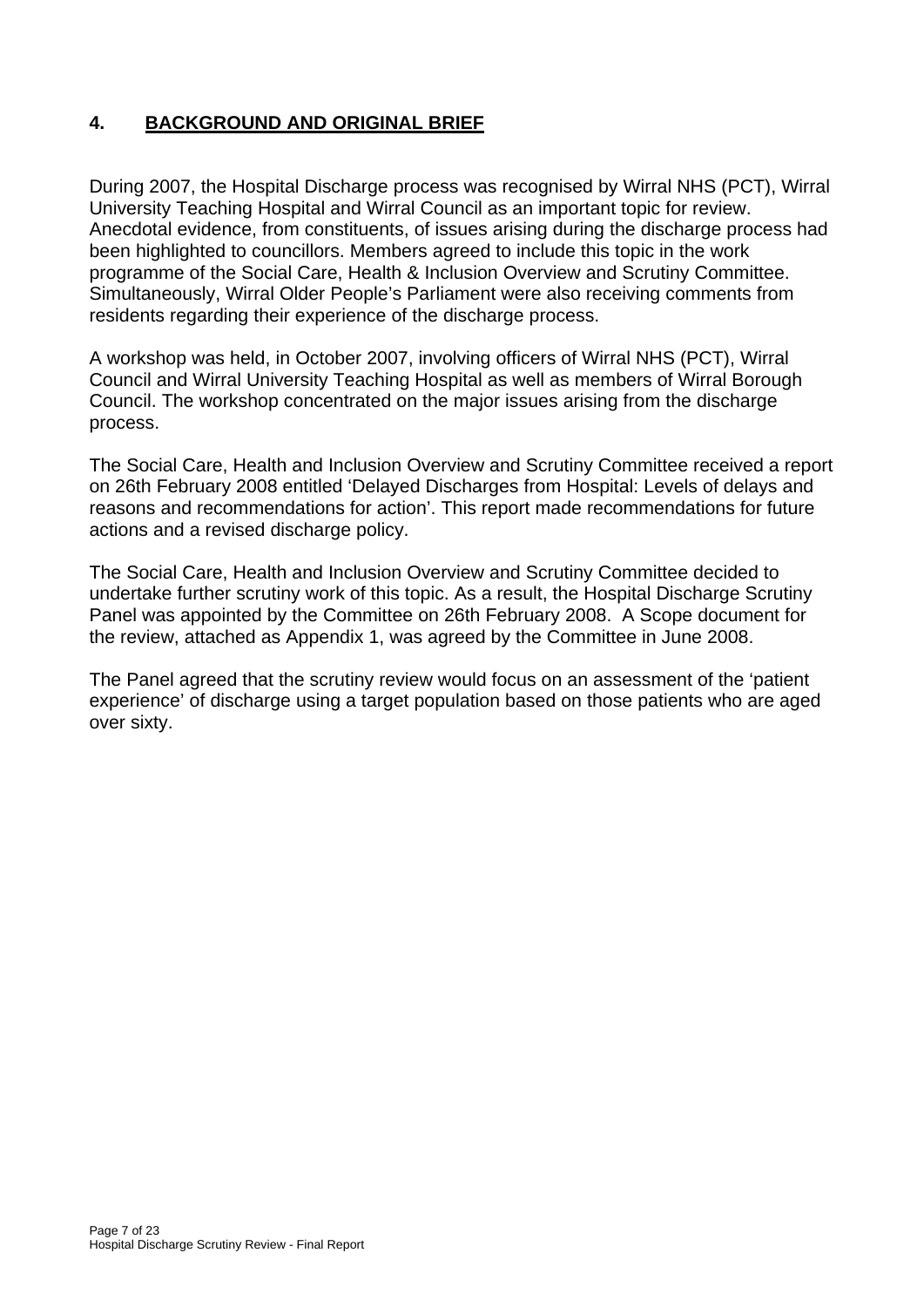## **5. METHODOLOGY FOR THE REVIEW**

The Panel has employed a number of methods to gather evidence, at all times recognising the importance of patient confidentiality.

## **5.1 Focus groups**

A professional consultancy, Mott MacDonald, experienced in market research, organised three focus groups with people who had been recently discharged from hospital. The patients had been discharged in either June or September 2008. In an attempt to achieve a geographical spread across the borough, the focus groups were held in Hoylake, Birkenhead and Liscard.

The broad objectives of the focus groups were to:

- assess patient satisfaction with the discharge process. Is the process as easy as it could be from the perspective of the patient?
- understand whether patients feel that they have adequate support on discharge from hospital.

A copy of the report produced by Mott MacDonald is attached as Appendix 2.

## **5.2 Meetings / Visits with officers**

A series of individual meetings has taken place at which the Panel members could discuss relevant issues with key officers from each of Wirral NHS (PCT), Wirral University Teaching Hospital and Wirral Council and from the voluntary sector. A list of individuals, with whom the Panel met, is listed in Appendix 3.

## **5.3 Representations from Wirral's Older People's Parliament**

During 2008, the Older People's Parliament has undertaken a questionnaire survey of Wirral residents who have recently experienced a stay in hospital. This survey included issues relevant to the discharge process. Although this activity was independent of the Scrutiny Committee, Sandra Wall was instrumental in organising the work of the Older People's Parliament as well as being a member of the Hospital Discharge Scrutiny Review Panel. We were, therefore, fortunate to be able to include relevant information to inform the findings of the Scrutiny Review. The Wirral Older People's Parliament report is attached as Appendix 4.

## **5.4 Written Evidence**

Written evidence was received from a variety of sources.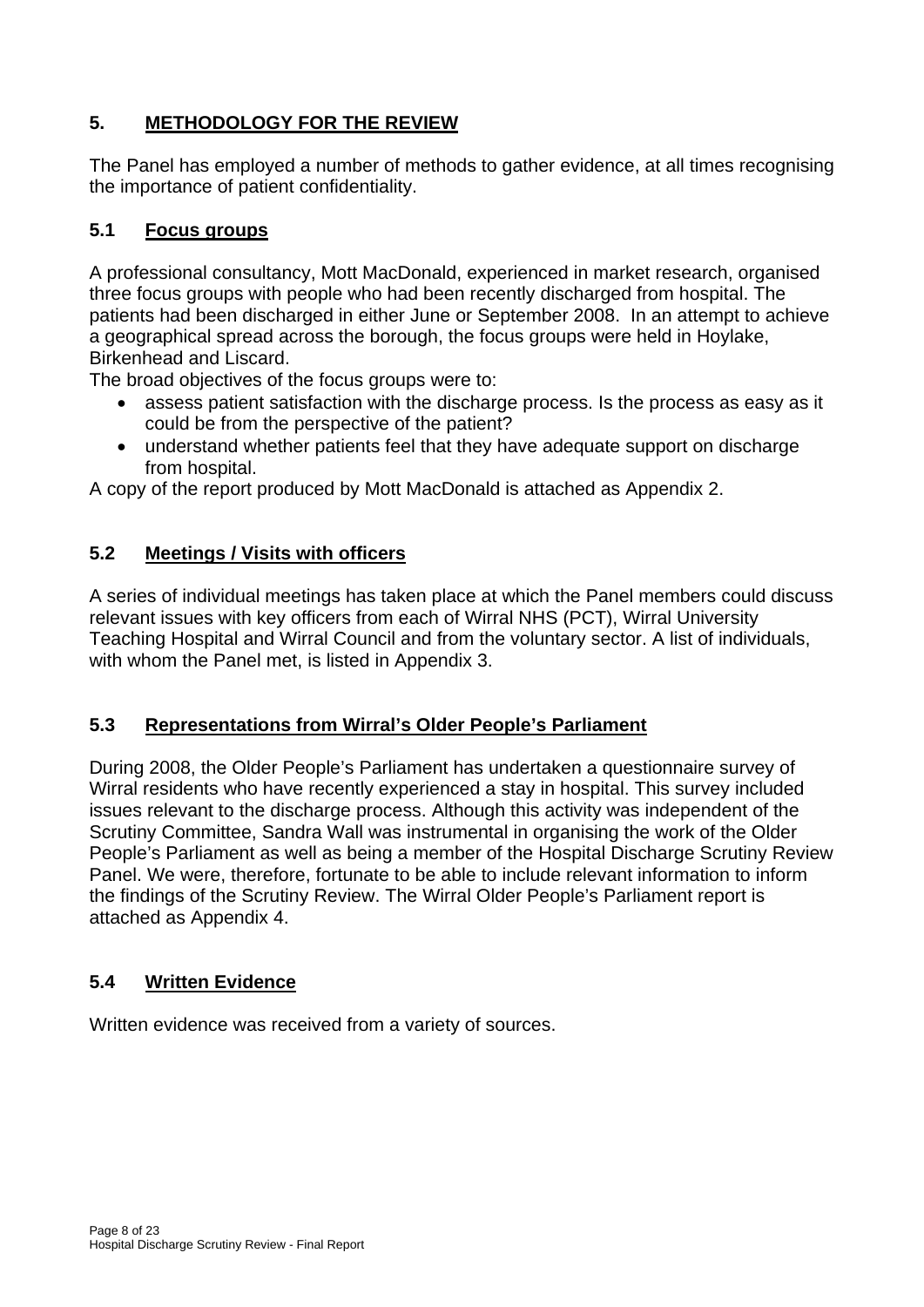## **6. EVIDENCE AND RECOMMENDATIONS**

Older people are the biggest client group in the hospital; most adult patients are over 60 years of age. With an ageing population, the proportion of older people in the hospital is likely to increase. It is important to recognise that many patients acknowledge having had a reasonable or good experience in hospital, including the discharge process. This is borne out by the Mott MacDonald focus groups which found that: *"some participants had had a positive experience".* 

Comments from respondents included: *"It was quite straightforward. I found everything was fine".* 

*"I went in from the out of hours and they were absolutely wonderful".* 

With specific regard to the discharge process, the Older People's Parliament reported that: *"about half of our sample were very happy with their treatment and discharge".* 

Although much of the following sections will highlight concerns and some negative experiences, it is very important to stress that these are not the majority of cases and a sense of balance must be retained.

It is also important to highlight the enormous progress that has been made regarding delayed discharges in Wirral. Whereas three years ago, it was not unusual to experience sixty delayed discharges per week, that figure is now typically in the range of three to five per week. The progress reflects the priority jointly given to delayed discharges by the Acute Trust, Primary Trust and the Department of Adult Social Services (Wirral Council). It is, therefore, predictable that delayed discharges did not feature as a significant issue in the "patient's experience".

The evidence and recommendations in the following sections are structured to follow the patient's journey from home to hospital and back home again, that is, 'The Patient's Experience'.

## **6.1 Day of Admission (and 'Personal / Home Circumstances Check List')**

Based on the interaction with the focus group participants, the Mott MacDonald report commented that:

*"It was clear that, for these elderly patients, being admitted to hospital can be a frightening time for patients and a feeling of vulnerability can continue through to and following their discharge".* 

Understanding the personal and home circumstances of a patient is essential to a good recovery from a stay in hospital and a successful return home. If a patient does not settle back into their home environment comfortably and safely then the possibility of readmission to hospital is greater. A clear picture of the patient's personal and home circumstances is, therefore, crucial in establishing whether additional support will be required either during and / or after their stay in hospital. It is proposed that a specific check list be incorporated into working practices to ensure that all relevant facts are collated. This is an issue that has already been raised by the Older People's Parliament and a number of questions has been suggested. The use of the check list gives an opportunity for social needs to be assessed. Anecdotal evidence has shown examples of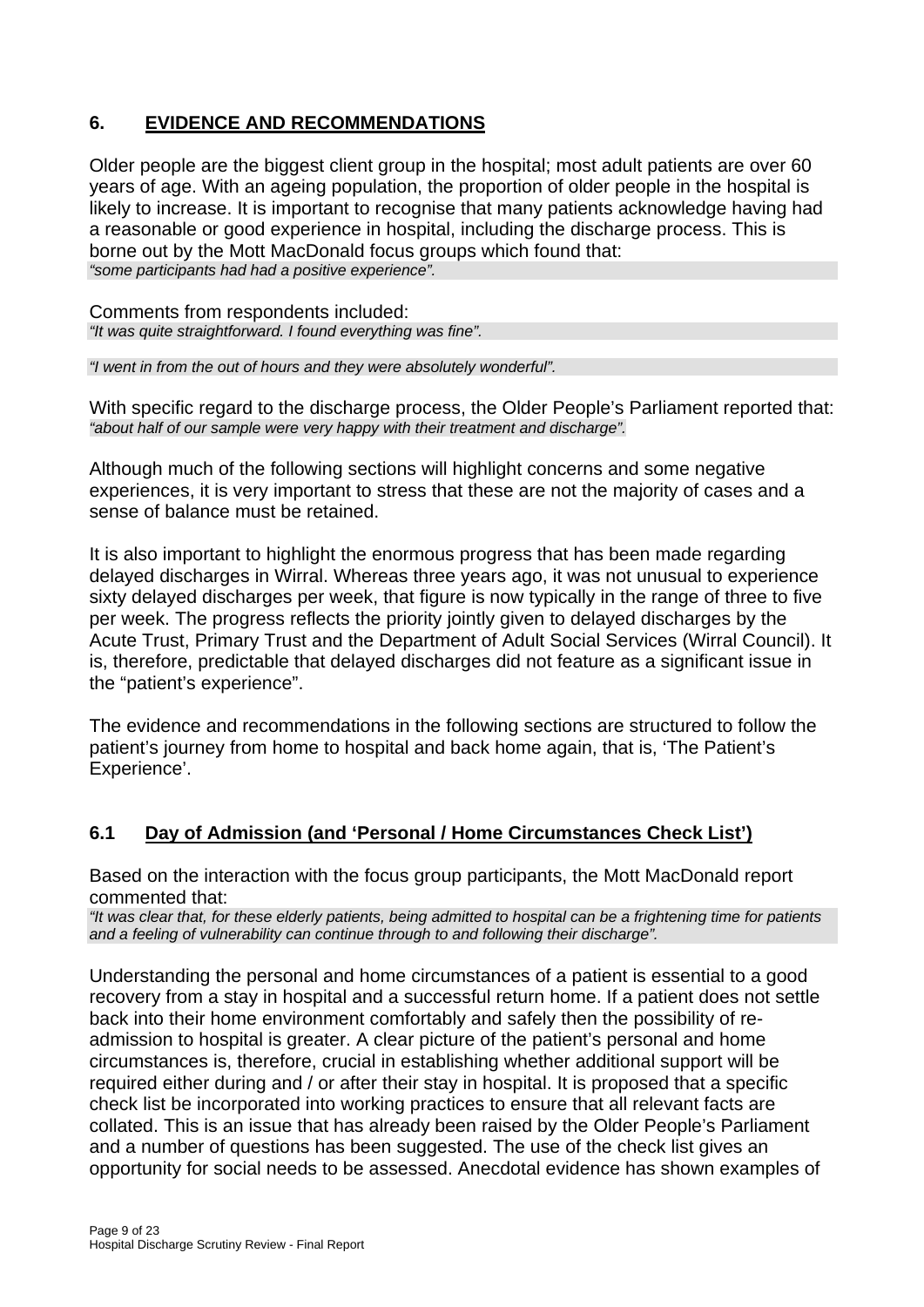patients having initially struggled during their hospital stay because of the lack of personal items such as glasses and false teeth. A proposed Check List is attached as Appendix 5.

It is recognised that hospital staff do collect data regarding home circumstances for some patients. Details are already collected for planned admissions using the 'Pre-Admission Assessment' form, as at Clatterbridge. However, all of this information is less likely to be collected for emergency admissions. The Check List may, therefore, be of greatest benefit for unplanned admissions. It is suggested that the Check List will be particularly useful in identifying those patients who may benefit from the recently established 'Out of Hospital' scheme operated by VCAW - Voluntary Community Action Wirral. (For further details, see section 6.4.1).

When focus group participants were asked for suggestions regarding possible improvements to the discharge process, Mott MacDonald reported: *"Participants thought that it should be checked that all patients have support at home following discharge, it should not be assumed".* 

It is hoped that introduction of the Check List will provide information for early decisions on the likely needs of patients at discharge.

**Recommendation 1 – A 'Personal / Home Circumstances Check List' should be introduced.** 

**This will identify patients who may require additional practical assistance during either their stay in hospital or following discharge. Designated staff should complete the check list with the patient as soon as possible after admission and should organise appropriate actions.** 

#### **6.2 Planning for discharge during the stay in hospital**

The Mott MacDonald report concluded that:

*"Overall, it was apparent that the success of the discharge process varied wildly from patient to patient. Many felt they were left in the dark about the process while a smaller number were clearly well informed".* 

Over recent months, changes have been introduced by Wirral University Teaching Hospital and by Wirral NHS (PCT) which will have a direct impact on the "patient's experience" of the discharge process. It is recognised that it is likely that the process will improve with the introduction of such changes as the Discharge Policy and Procedures document, the Discharge Action Plan and Patient Flow Practitioners. However, it is too early for evidence of improved "patient experience" to be collected for this report.

Nevertheless, significant challenges will remain. As a member of the medical profession commented:

*"80% of discharges from the Acute Trust are "simple". However the remaining 20% are increasingly complex and accomplishing a timely discharge from hospital for this group of patients is reliant on a number of factors, not least the coordination of different teams".*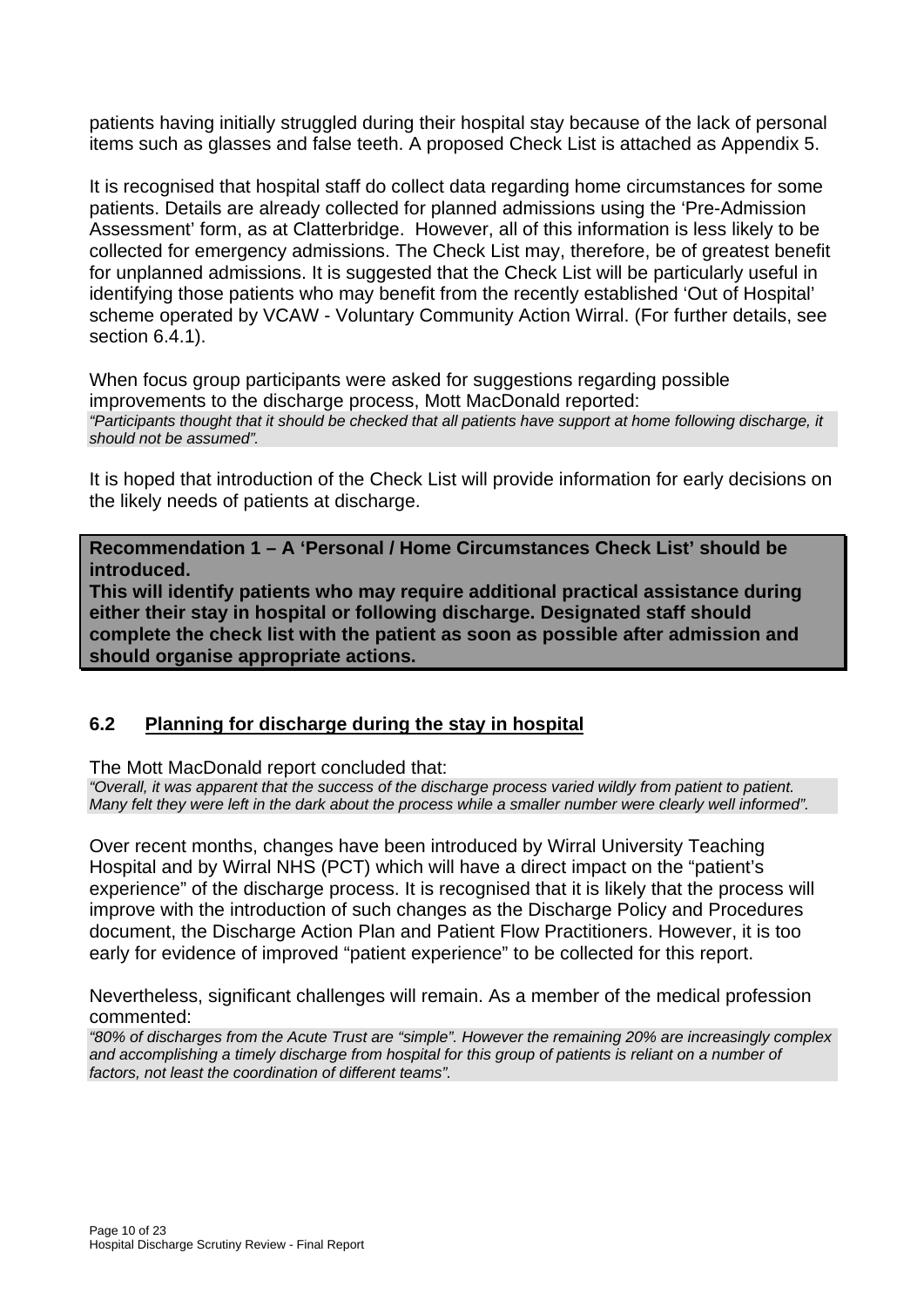#### 6.2.1 The patient's view of the discharge process

In the summary of the Mott Macdonald report, it is stated that:

*"The main concern was the lack of consistency in the discharge process and the apparent lack of structured repeatable process and a lack of communication about the process. Often patients were left 'in the dark' as to whether they had been discharged and how long the process would take".* 

Furthermore, the Older People's Parliament report quotes a respondent: *"Explain procedures and what is going to happen. Waiting for things to happen stresses a patient. It's like waiting for a bus that never comes".* 

It is clear from the evidence that different patients had very different experiences during discharge from hospital. Some patients reported good experiences; others reported poor experiences. This strongly suggests that there is not a consistent, repeatable process which is followed by staff. Reference was made at the Heswall focus group to: *"the whole process appearing random and ad hoc".* 

However, the patient needs to know what they should expect to happen and when it is likely to happen. It is often the uncertainty that can make a situation stressful for a patient.

It appears that there is recognition among professional staff that the discharge of a patient is most likely to be successful if planning commences as early as possible. This approach is welcomed by the review Panel. However, evidence from patients suggests that, as yet, this is not always carried out.

**Recommendation 2 – Consistent planning for discharge should begin at the time of admission to the ward (or as soon as appropriate thereafter). The patient should be involved and be aware of how the discharge procedure will affect them.** 

**Recommendation 3 – Sufficient time must be available for care planning to be completed to enable successful post-discharge support. This should involve the patient / carers and, where appropriate, social workers at an early stage.** 

#### 6.2.2 Information available to the patient

Some participants in the focus groups indicated that that they did not receive adequate advance information about the discharge process and others commented that they were not prepared for discharge and going home. It is suggested that improved information flow to the patient during their stay in hospital may reduce the anxiety of the patient and better prepare them for going home. Anecdotal evidence also suggests that it can be hard for family / friends / carers to talk to anyone on the ward who had answers to their queries. Clearly, patient-specific issues can only be resolved on an individual basis.

Nevertheless, a general leaflet could be used to explain issues such as:

- the discharge process.
- the patient may be discharged by a nurse rather than a consultant / doctor (Criteria-led discharge).
- the discharge lounge and the facilities.
- car pick-up point for users of the discharge lounge.
- transport protocol.
- explanation of the Home Assessment Reablement Team (HARTs) and community care services.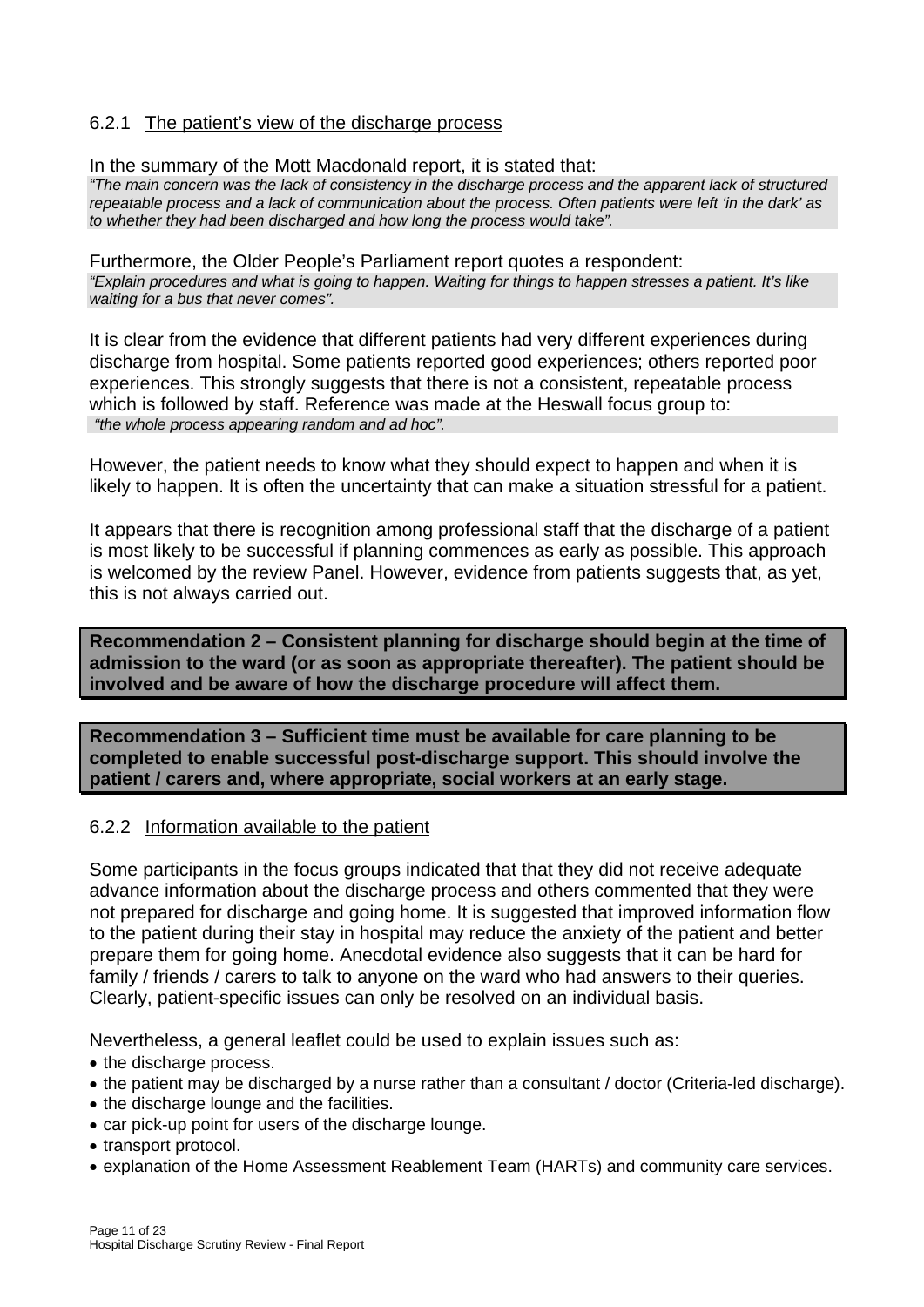#### The Mott MacDonald report concluded that:

*"Patients clearly felt a little abandoned during the process and requested a formal written procedure be given to all patients – how long the process will take, who makes the decision, when they will receive results and any outpatients appointments they will require".* 

**Recommendation 4 – Information, to explain the discharge process, should be made available to the patient and their family / carer in the form of a general leaflet. This will explain 'What will happen while I'm in hospital and when I'm ready to go home'. The bedside television system may also deliver this information. This will supplement the verbal explanation given by staff, particularly the newly introduced Patient Flow Practitioners.** 

### **6.3 Day of discharge**

#### 6.3.1 Use of the Discharge Lounge

Statistics (for August to November 2008) show that the monthly level of usage of the discharge lounge at Arrowe Park is less than 15% of the total discharges. However, the figures also show an increasing trend, which is welcomed. The figures are supported by the fact that many participants in the focus groups were not aware of the discharge lounge. It had clearly not been part of their journey. During a visit to the discharge lounge at Arrowe Park, it was stated by an officer that:

 *"Across the country, Discharge Lounges do not always work well because of hearts and minds. There is a need to change culture as well as physical facilities. Sometimes nurses on wards need to be persuaded to 'let patients go'. However, real progress is being made".* 

As well as providing a formal route for patients exiting from hospital, it is understood by the Panel that greater usage of the discharge lounge should also help the Hospital Trust to better manage bed capacity. Although it may not be recognised by all patients, there does need to be a balance between maximising early admissions to an appropriate ward and the patient's 'right' to stay on the ward until the final point of discharge.

One comment from a focus group participant was: *"I was in the way and I felt that could have been sorted."* 

This is less likely to be the case if the patient is moved to the discharge lounge, having previously been informed that it is the normal process. It is important that the use of the Discharge Lounge ought to be seen by the patient as a standard part of the process rather than a "dumping ground" to leave patients when their bed in the ward is required by someone else. Nevertheless, there may be resistance from some patients as it was reported by an officer that older people can be reluctant to use the discharge lounge: *"Older patients often like to be discharged from the ward."* 

Equally, it is fully recognised that the discharge lounge is not suitable for all patients.

Positive comments were received from those patients who had used the discharge lounge, including the comfort of the facilities. It is recognised that the Hospital Trust has made, and is continuing to make, efforts to improve the facilities in the lounge. The Panel suggests that a greater selection of newspapers and magazines may be beneficial. The Panel also welcome the support already given to more vulnerable patients by offering milk and bread for them to take home.

**Recommendation 5 – Maximum use should be made of the Discharge Lounge at Arrowe Park hospital for appropriate patients.**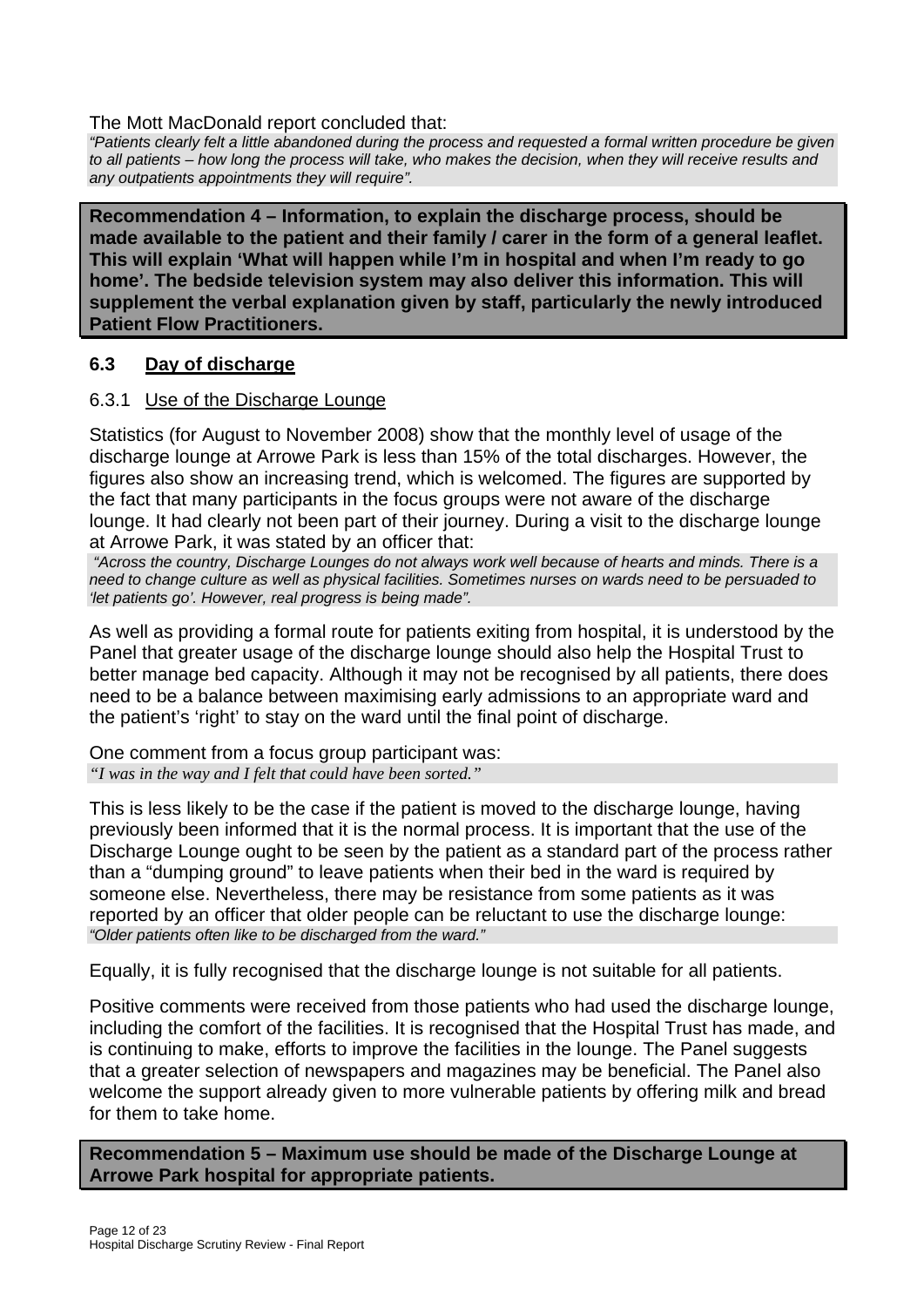#### 6.3.2 Timeliness of the discharge process

The focus groups indicated that there is often a delay between the time that patients are told that they can be discharged to the point that a doctor actually discharges them. Indeed, a representative of the third sector commented that: *"Many patients develop considerable anxiety resulting from them not knowing their discharge date".* 

However, it is understood that the implementation and higher usage of criteria-led discharge will reduce this problem as, in particular cases, a senior nurse will be able to authorise the discharge rather than having to wait for a doctor.

On the other hand, the questionnaire undertaken by the Older People's Parliament found that:

*"almost half of the respondents claim to have had a day or less notice of the time of discharge. Twenty four of them (out of 200) said that they had one hour or less warning".*

This is of particular importance in cases where care planning through social services is necessary or where the patient lives alone and is less likely to have adequate support at home.

These two conflicting findings from Mott MacDonald and from the Older People's Parliament are perhaps a reflection of an inconsistent discharge process or perhaps as a result of the distinction between simple and more complex cases.

#### 6.3.3 Availability of medication to take home

One of the specific reasons for a delay in discharge reported from both the focus groups and in the Older People's Parliament questionnaire relates to the timely availability of takehome medication. Although all focus group participants acknowledged receipt of the correct medication, there was concern regarding delays in the medication becoming available. Comments include:

*"Two or three hours for medication."* 

*"Mine was for the physio but when the physio said I could go well that's it, I waited two hours then [for medication]".* 

*"Waiting for your medication. Yes, for two hours, over two hours."* 

*"I had to go back the next day."* 

*"Three hours later I was still there and so I left and I had to come back for it."* 

It is recognised by the Panel that the perceived delay in discharge due to the availability of medication is a difficult issue. The focus group participants also identified this as a key problem. As an example, a consultant will conduct a ward round in the morning. During the ward round, Mrs A may be informed that she is ready to go home. However, at that point, there are still preparations to be made. Patients can get the wrong impression that they are able to go instantly. Hospital audits show that most medication is ready within about two to two-and-a-half hours of being ordered. However, as the doctor may not authorise the prescription until the end of the ward round, it may be lunchtime before the prescription is ordered.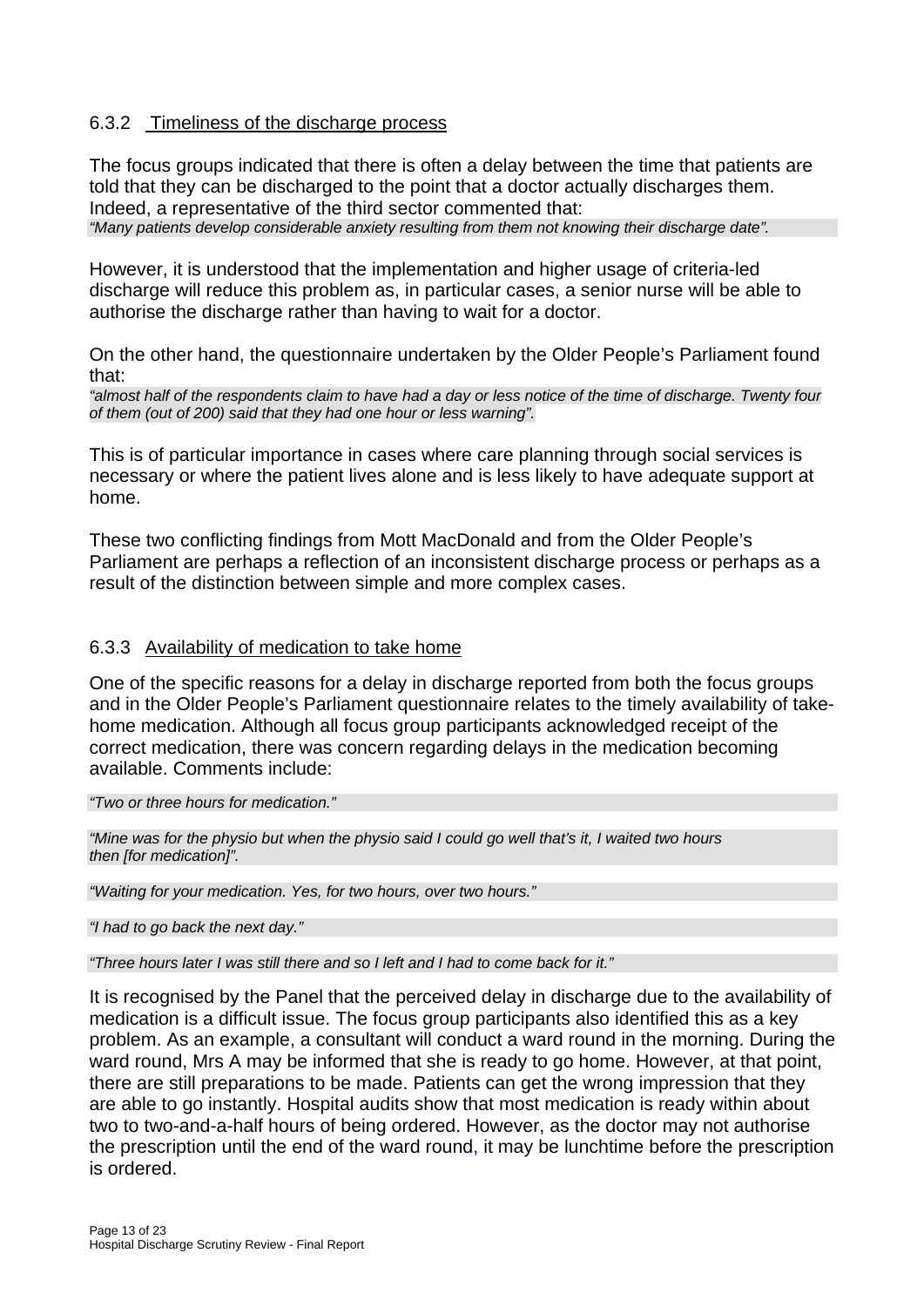The focus groups highlighted a need for further clarification and support regarding the taking of medication as it can be a source of delay and confusion. The hospital recognises this as an issue and a working group is actively searching for solutions. The Panel notes that some progress has already been made.

#### **Recommendation 6 – Delays in discharge due to the availability of medication must continue to be addressed as a high priority.**

#### 6.3.4 Information following discharge

A clear message from the focus group participants was that they felt that not enough support is available post-discharge. Their interpretation was that the information available was general rather than condition or patient specific. Although some participants had been given some information, it was not of a consistent level amongst all participants. Mott MacDonald concluded that:

*"The lack of information was a key concern for many. A majority in the sample left hospital with a lack of understanding about the next step in the treatment".* 

#### And that:

*"To receive key information in a written form enables easier digestion of conditions, treatments and consequences but also can serve to allay many fears about subjects not fully understood".* 

#### As one focus group participant put it:

*"No one ever explained anything but I knew, that's why I was saying to them give me a discharge letter, you*  don't have one, I said yes I do, no you don't, your GP will get one and that'll do sort of thing. I said no, I *should have one with all the medication on."* 

#### A member of the medical profession explained:

*"Improved information given to the patient at the point of discharge would help. Patients can often become*  anxious at the time of discharge, which results in them being readmitted quickly due to the lack of support at *home".* 

**Recommendation 7 – A personalised Discharge Information Pack should be established. It should be provided for every patient and their advocate / carer in an accessible format. The pack should include:** 

- **key information specific to the patient's condition, treatment and medication and its relevance to that patient.**
- **contact numbers or helplines.**
- **a copy of information sent to the GP.**
- **details of next appointment.**
- **appropriate information sheets regarding the patient's condition, for example, Stroke Association.**
- **appropriate contact numbers for care in the community and voluntary groups.**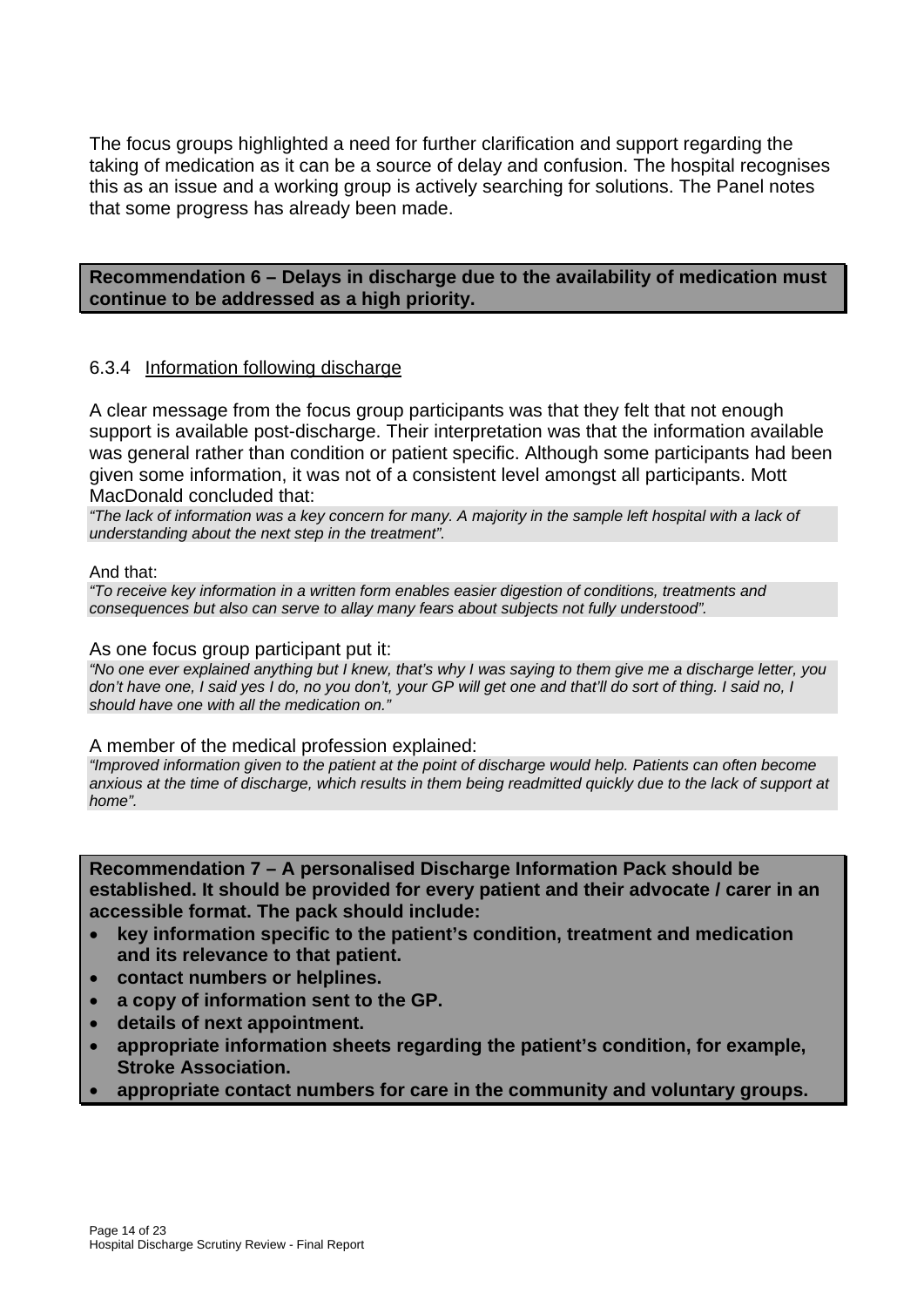### 6.3.5 Transport home from the hospital

Transportation is an important issue to many patients. The availability of wheelchairs was an issue highlighted by a number of focus group participants including: *"Well I went in for a hip replacement, complete and I didn't get my wheelchair on the way out."* 

*"I walked out and nobody offered me anything."* 

*"You would think they would provide a wheelchair regardless of what you've had done really."* 

*"It's a basic need yeah. And the same thing I had a cholecystectomy on my gall bladder and like this lady I was discharged the next day and it was a terrible walk from the ward, the car park but nobody said ..."* 

Mott MacDonald reported that:

*"Participants perceived the fact that they were not offered wheelchairs as a sign of the staff's apparent disregard for patients once they have left their ward".* 

In addition, there appears to be a discrepancy between expectations of patients regarding transport facilities and the ability of the hospital to meet those expectations. As one officer explained:

*"There is a cultural issue whereby some members of the public tend to use ambulances as a taxi. Some people think that it is the hospital's responsibility to get people home from hospital, but it is not".* 

It is, therefore, suggested that improved communication with the patient regarding transport facilities may help to change those expectations. It may be possible for this to lead to a form of publicity campaign to improve understanding.

A key point raised by the Older People's Parliament survey was the great concern of respondents regarding the availability of short-stay car parking at the main entrance. The Panel is pleased to note that a convenient exit and pick-up point with limited parking has now been established close to the discharge lounge.

As Mott MacDonald concluded:

*"Participants recognise that hospital staff are busy but often elderly patients can be confused or lacking in confidence or expertise in arranging their own transport".* 

**Recommendation 8 – A protocol regarding transport home from hospital should be established and clearly explained to all patients. The protocol could include:** 

- **availability of wheelchairs and support (where appropriate) to escort patients to their transport.**
- **clarity of when it is the responsibility of the patient or family to provide their own transport.**
- **explanation of the designated pick-up points, including routes to the discharge lounge car park.**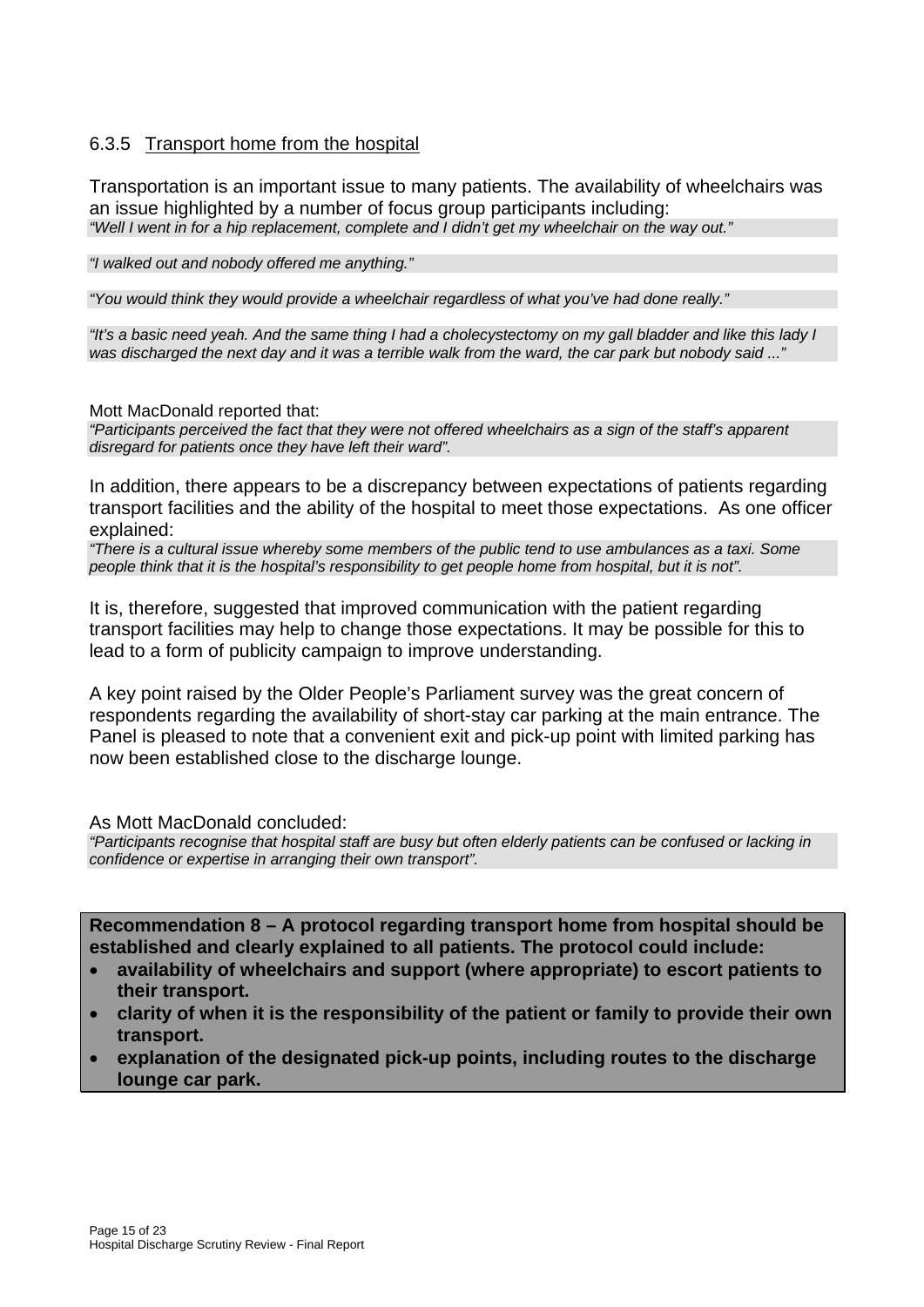## **6.4 Support Post-Discharge**

The Older People's Parliament report concluded that there were "far more adverse comments about medical needs after hospital" (as opposed to during the hospital stay). As an example, the Mott MacDonald report draws attention to one lady's experience as follows:

*"She found herself in a situation whereby she had an operation and was sent home the next day when she had no one at home to help her or look after her, she had no discharge letter, she had no information about what she needed to do at home to care for her wound, no information about what she should do if she needed assistance and no transport arranged for her to get home. Furthermore, she had been told that she would be in hospital longer and had informed a relative as such and then when she was discharged early no one was aware she was home alone. She felt that the hospital could have taken responsibility to inform someone she was coming home early and upon realising she would be at home alone, provide some care or keep her in hospital".* 

Mott MacDonald found that:

*"It was felt strongly that there is a lack of support for those recently discharged patients".*  Their report concluded that:

*"Support post-discharge was generally viewed negatively with many reporting little or no help".* 

Some of the comments from participants included: *"I think we need more aftercare for patients."* 

*"But I would have thought that on things like major surgery, which unfortunately I seem to always end up doing - major surgery - that there should be a group of people that 24/7 you can ring up on call. And they will sort you out."* 

*"You don't know what's going to happen to you. You've got no idea what's going to happen to your body."* 

*"Yeah. And I'm only asking for major surgeries, and I'm only asking for four days or five days afterwards. But it's a whole lot better than me ending up back in hospital for another couple of days."* 

*"Your really worried, and really frightened - and that's what it comes down to - it's fear in the end. You're really frightened."* 

#### 6.4.1 Support at home following discharge

One issue raised during the focus groups was that some patients felt that adequate support was lacking following discharge. Although participants were pleased that most had been asked if there was anyone at home to help look after them during their discharge, Mott MacDonald reported that:

*"there were some participants, who needed assistance, who were sent home alone, but did not have any support at home".* 

Furthermore, a medical professional commented that:

*"There is a key interaction between the hospital and social services. It is difficult for the hospital; a patient cannot be kept in hospital because they have not got clean laundry but there is a duty to make sure they are safe".* 

In addition to existing processes, the introduction of the 'Personal / Home Circumstances Check List' should help to highlight those patients who are most likely to need assistance at home once they have been discharged. Subsequent 'sign-posting' of available services would help to give additional confidence to the patient. The availability of information to the patient, in the form of a Discharge Information Pack, is covered elsewhere in this report. (See section 6.3.4 above).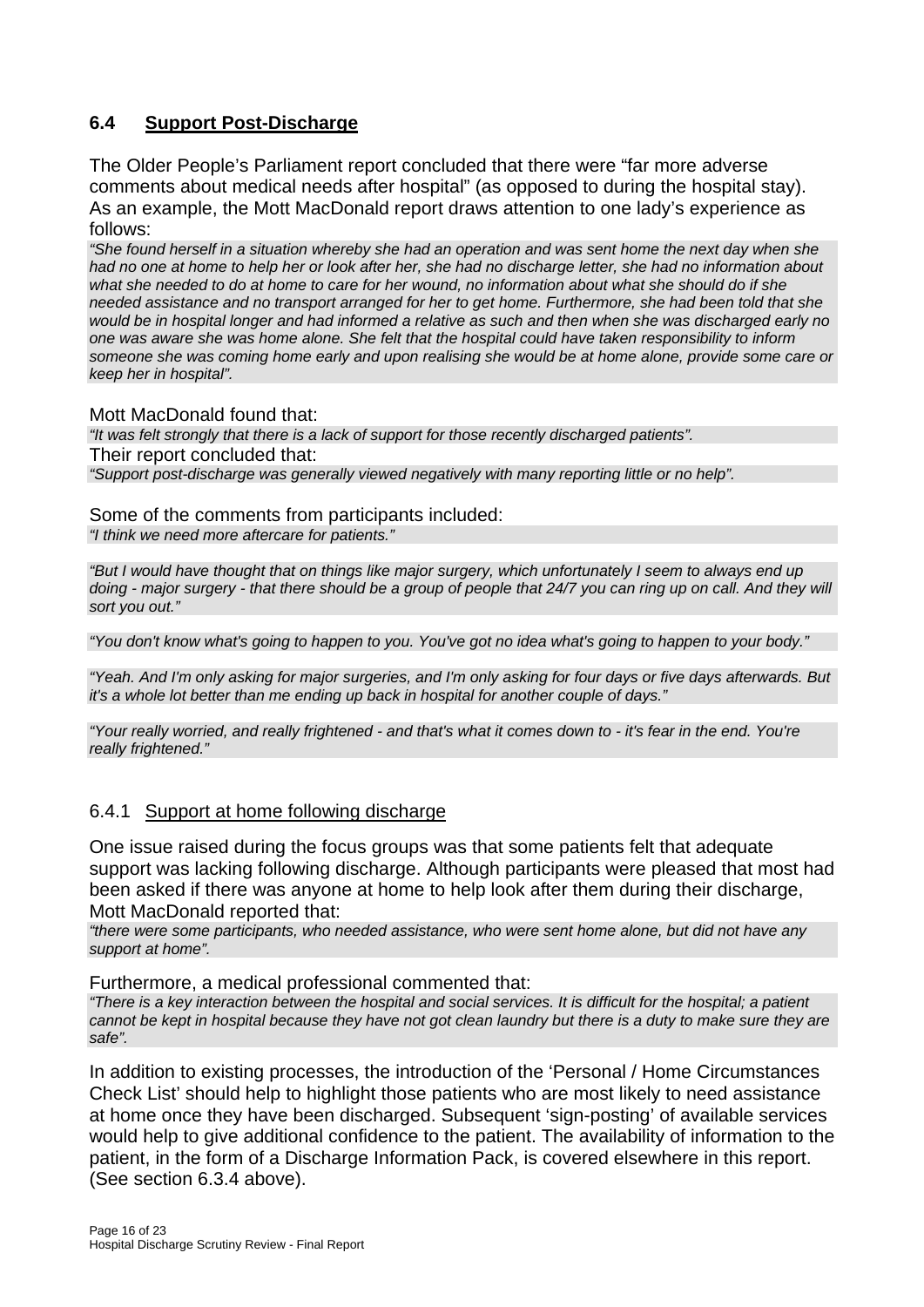Furthermore, it is hoped that the new 'Out of Hospital' scheme, launched at the end of January 2009, will help to fill the gap in provision. The scheme, to be managed by staff working for VCAW (Voluntary Community Action Wirral) will be supported by a number of volunteers. A member of the 'Out of Hospital' staff will have a desk in the Discharge Lounge at Arrowe Park, resulting in close ties between hospital staff and the volunteers. It is inevitable that the scheme will only be successful if those patients requiring support are identified prior to their discharge from hospital. The aims of 'Out of Hospital' are to:

- initially visit the patient in hospital to check whether there are likely to be any practical issues to resolve.
- make sure that the house is satisfactory to live in and is warm.
- help with practical issues such as opening the post, ensuring that there is milk and bread, and so on.

**Recommendation 9 – All organisations are encouraged to support and make use of the 'Out of Hospital' scheme operated by VCAW (Voluntary Community Action Wirral), which is warmly welcomed.** 

### 6.4.2 Support from Community Practitioners

#### The Mott MacDonald report commented that:

*"Participants reported an apparent lack of communication between the hospital and the community nursing team/doctors surgery regarding aftercare. Many participants were shocked that after a stay in hospital, their recovery was not checked or facilitated by a community practitioner. They reported feeling confused, alone and unsure of how to treat wounds or gain advice if required".* 

#### Furthermore, the report added:

*Some reported that their GP was not even made aware of their stay in hospital or the aftercare required. Others commented that their GPs did not seem to have all the information about their treatment".* 

Comments have also been made to the review Panel regarding the process for 'handing back' a patient from the Hospital Trust to primary care. As an example, a patient may be in hospital and contracts C.difficile infection. Unless the GP is specifically informed of that secondary condition, they will not consider it in the future care / diagnosis of that patient. Establishing a good information link between the hospital and GPs is important. A further example is the discrepancy between hospital and the GP's records resulting from the use of 'Patient Own Drugs' at the point of discharge. As a result, these drugs will not be included on the Discharge Summary and may, therefore, not be apparent to the GP.

The Discharge Summary is produced electronically. Three copies are generated; one each for the consultant, GP and the patient. The summary is also available electronically through the electronic health record. Effort is made to try to send the patient home with a copy. Audit has shown that already 98% of the electronic Discharge Summaries are generated within 12 hours of discharge. However, it has been explained that the real issue is that "the quality of the letters is not what it might be". Some GPs may get a further letter, which may be very detailed, but it could be two weeks after the patient has been discharged. Therefore, events could have moved on.

One focus group participant commented that: *"I think sometimes they're very slow in getting information to your GP."*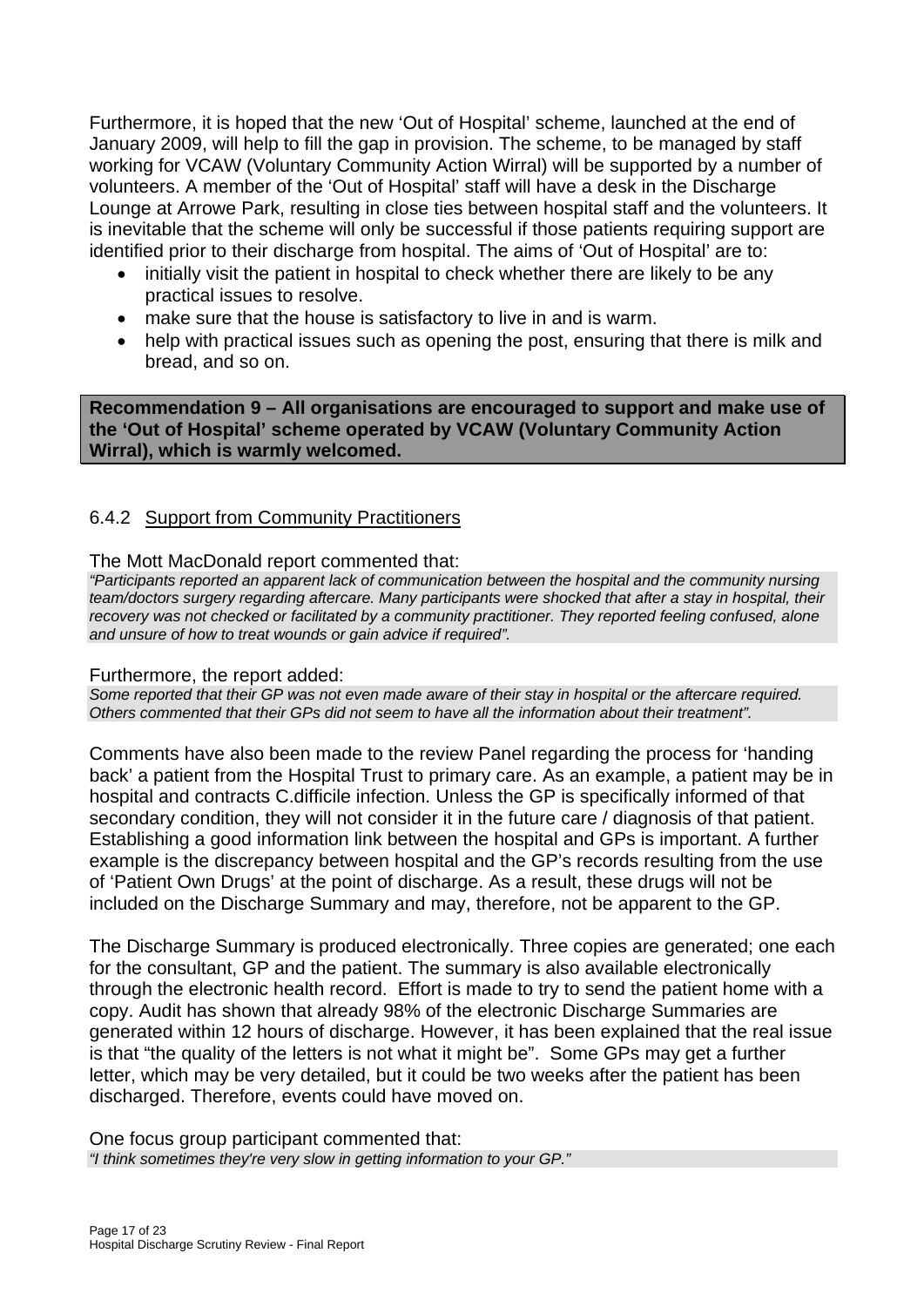The information flow between the Hospital Trust and the GP should be improved. This, in turn, may lead to more integrated patient care. The Hospital Trust does recognise this as an issue and is aiming to improve the process. Furthermore, once the GP's surgery has received the information, the patient will only feel reassured if that information is acted upon. When asked for suggestions regarding possible improvements to the discharge process, the focus group participant responses included:

*"An automatic follow up by someone, either from your GP or from the hospital. A visit, a physical visit from someone within a week of discharge to make sure that the medication you're on ...is correct."* 

*"I think it's essential that when you do get home that there is an immediate follow up. You can go on taking medication for too long and I found that."* 

*"There should be an active follow up within a number of days in case there is any change of medication required."* 

The Mott MacDonald report added:

*"There were widespread concerns from participants about the lack of support and advice following their discharge from hospital. Participants strongly felt that there should be a standard follow up by a medical professional from the community, even if only by phone, to all relevant people who have been in hospital".* 

It has also been suggested that improved processes in primary care, for example, with the management of a blocked catheter or with the treatment of diabetes may help to avoid the re-admission of some patients.

**Recommendation 10 – GP surgeries should be informed of the patient's discharge**  within 24 hours in anticipation of Department of Health's proposed standard<sup>1</sup> (due **to commence in April 2010). The surgery should be encouraged to contact the patient on the same day that information is received.** 

#### 6.4.3 Suitability of home environment following discharge

Most participants in the focus groups were positive although there were some inconsistencies in the experience. It is noted in the Mott MacDonald report that: *"…Another participant was admitted via A&E and they stated that nobody discussed the issue that they had left the home in chaos following their emergency admission".* 

It is hoped by the Panel that the 'Personal / Home Circumstances Check List' (see section 6.1 above) and other recommendations will help to check whether the home environment is suitable.

Reassurance can be drawn from the respondents reporting that, where necessary, adaptations had been fitted adequately. However, one participant raised the issue of shortterm accessibility to a toilet, which had apparently not been checked prior to discharge.

l

 $1$  Since April 2008, the NHS contract has contained a national standard (but not a target) that hospitals must issue a discharge summary within 72 hours of a patient's discharge. This will go down to 24 hours on 1 April 2010. (Source: Health Service Journal 26.01.09)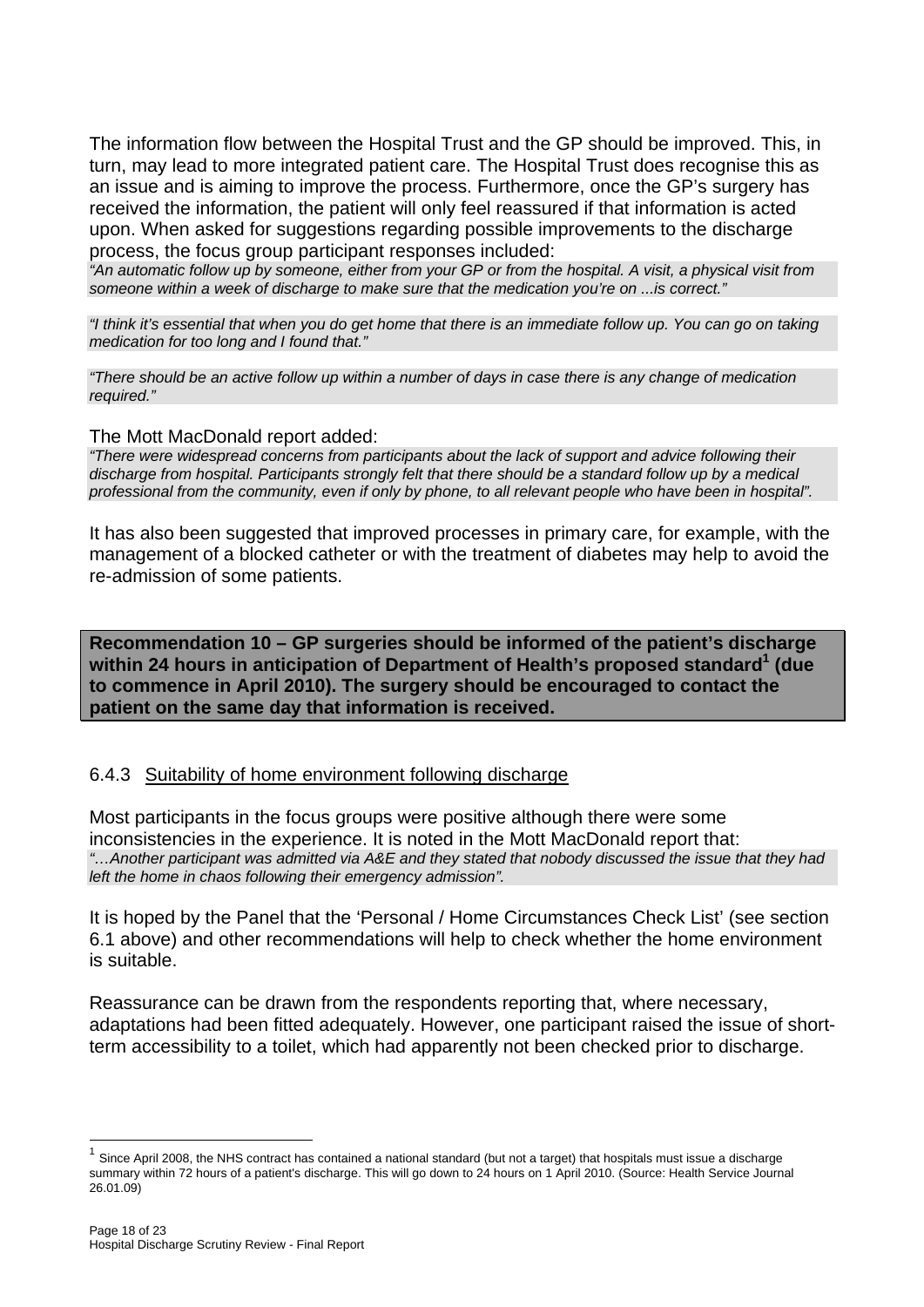#### 6.4.4 Caring responsibilities

There was a clear message from the focus groups that carers would like to be more involved in the discharge planning of the patient. Comments included: *"And as I said - for a carer - for my husband - he's just completely left out of the loop altogether."* 

*"Yes. You're not really in the loop. You're outside the loop. So it would help if you could"* 

 *"You're not really kept informed as the carer."* 

*"I think just to be accepted as a carer would go a long way. You know, if somebody said oh, are you the carer"* 

Further evidence from the focus groups highlighted that: *"Some of the sample were also carers as well as recent patients. None had been asked if they were a carer for someone else and most had to arrange for someone to take over their caring responsibilities while they were in hospital".* 

As a consequence of this evidence, the Panel encourage the involvement of family / carers in discussions on the ward to help plan for the discharge of the patient. Furthermore, those patients who are either cared for or have caring responsibilities need to be identified early during their stay in hospital. This should be done either by the 'Personal / Home circumstances Check List' (see Recommendation 1 in Section 6.1) or through the care planning process (see Recommendation 3 in Section 6.2.1).

#### 6.4.5 Care Plan

The focus groups did not specifically comment on the care package received. This is borne out by the comment in the Mott MacDonald report that: "A large majority of participants were unaware of any care plan put into place".

Of the 200 respondents to the Older People's Parliament survey: *"Only sixteen reported a home care support package arranged by the local authority".* 

The report added that:

*"There were several remarks of this type – 'I wasn't well enough to look after myself. Knowing somebody would come in to do some little jobs for me while I was recovering would have been nice".* 

Therefore, only limited evidence was obtained regarding care plans. Most of the evidence was from health / social care professionals, rather than from the 'patient experience'.

Assessment and Care planning can involve several members of the multi-disciplinary team and may bring significant pressures on the discharge process, notably in terms of time and capacity. On rare occasions it can take weeks for care packages to be established, especially in complex cases. The Adult Social Services Care Management team, based at Arrowe Park, deal with a large volume of cases. Short notice of discharges can add pressure to the system, leading to delays. Early identification of those patients likely to need care planning is more likely to improve the 'patient experience'. A positive outcome is less likely to be achieved if the Care Management team are informed of a requirement at short notice, for example, when a package is needed with almost immediate effect on a Friday afternoon.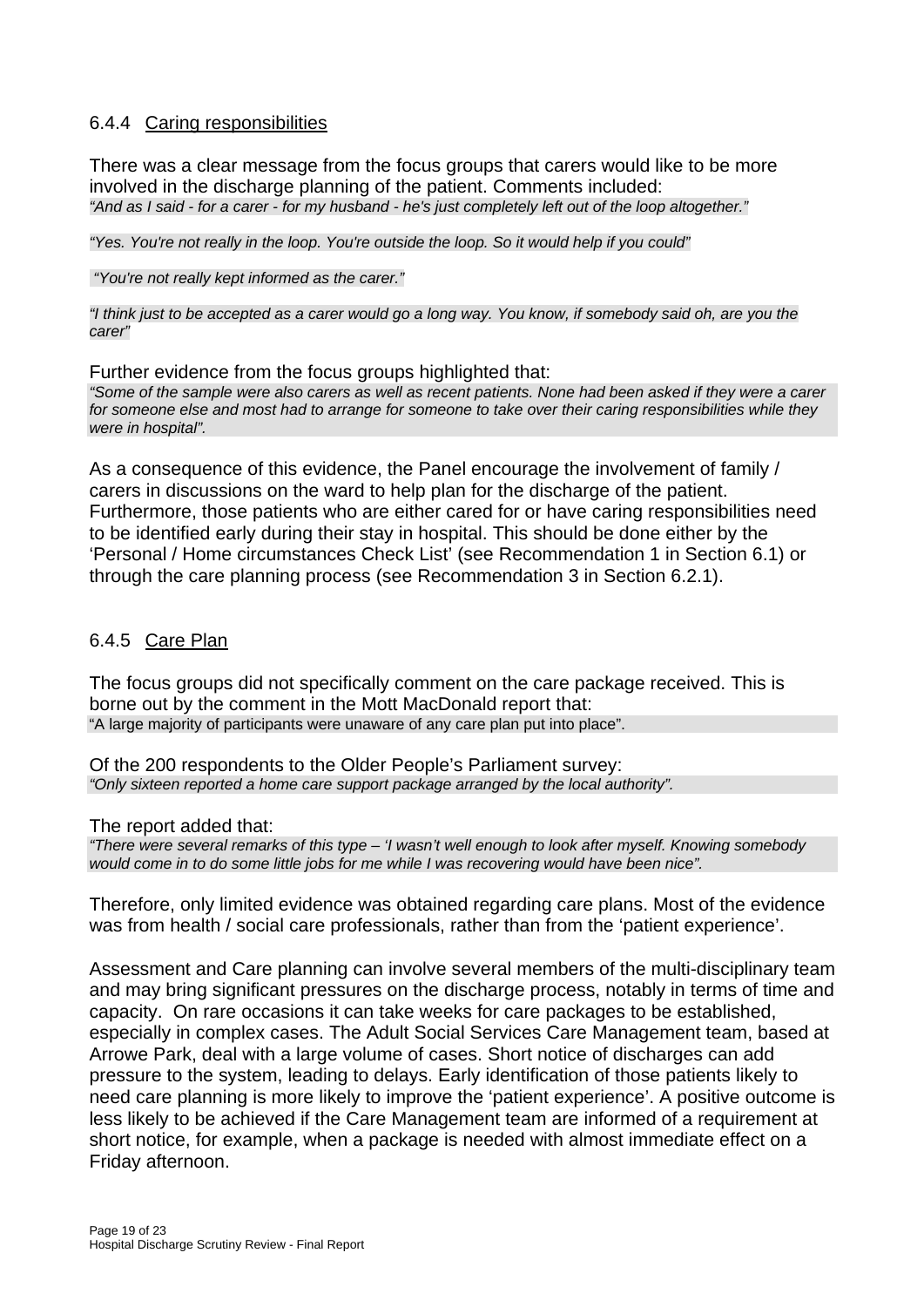In addition, although it is recognised that the family / carer should be included in the process, it can sometimes be difficult for this to be totally achieved. Again, limited involvement of family / carers can lead to frustrations (on both sides) and a less positive "patient experience".

Close working relationships and good information exchange between hospital staff and the Care Management team are clearly beneficial. For instance, if an individual has a care package and is admitted to hospital, the package can be retained for a maximum of two weeks. If the Care Management Team is not informed of the length of a patient's stay, a costly waste of resources may result. Improved processes whereby the Care Management Team is able to continually monitor such cases would be beneficial.

It is recognised that recent changes to procedures regarding the use of intermediate beds, 'Integrated Care at Home', the Home Assessment Reablement Team (HARTS), the new Community beds and the Virtual ward approach should provide more flexibility in the care packages that are potentially available. One comment made by an officer was that: *"….there are too many hospital beds occupied by residents of nursing homes and residential homes. More support is needed to keep these patients in their normal residency".* 

It is hoped that these changes will lead to an improved "patient experience".

In terms of the timing of the decision-making process, there were a number of comments from staff, from the different organisations, all along the lines of: *"It is clear that long-term decisions regarding the future of a patient should not be made when they are in an acute bed".* 

**Recommendation 11 – No one should have to make a major and permanent lifechanging decision while under pressure to vacate a hospital bed.** 

## **6.5 Avoiding Unnecessary Readmissions**

Analysis undertaken by Wirral University Teaching Hospital has confirmed that there is not one major cause of readmissions. Almost half of the readmissions come back within three days. In particular, two areas of concern have been highlighted.

#### 6.5.1 Alcohol

A significant number of readmissions are those with hazardous drinking behaviour, of which older people are well represented. Wirral University Teaching Hospital does recognise this as a serious and growing issue. Continuing work needs to be done with other services to get messages out to the public.

The Panel have suggested that further scrutiny should take place into issues surrounding excessive alcohol consumption.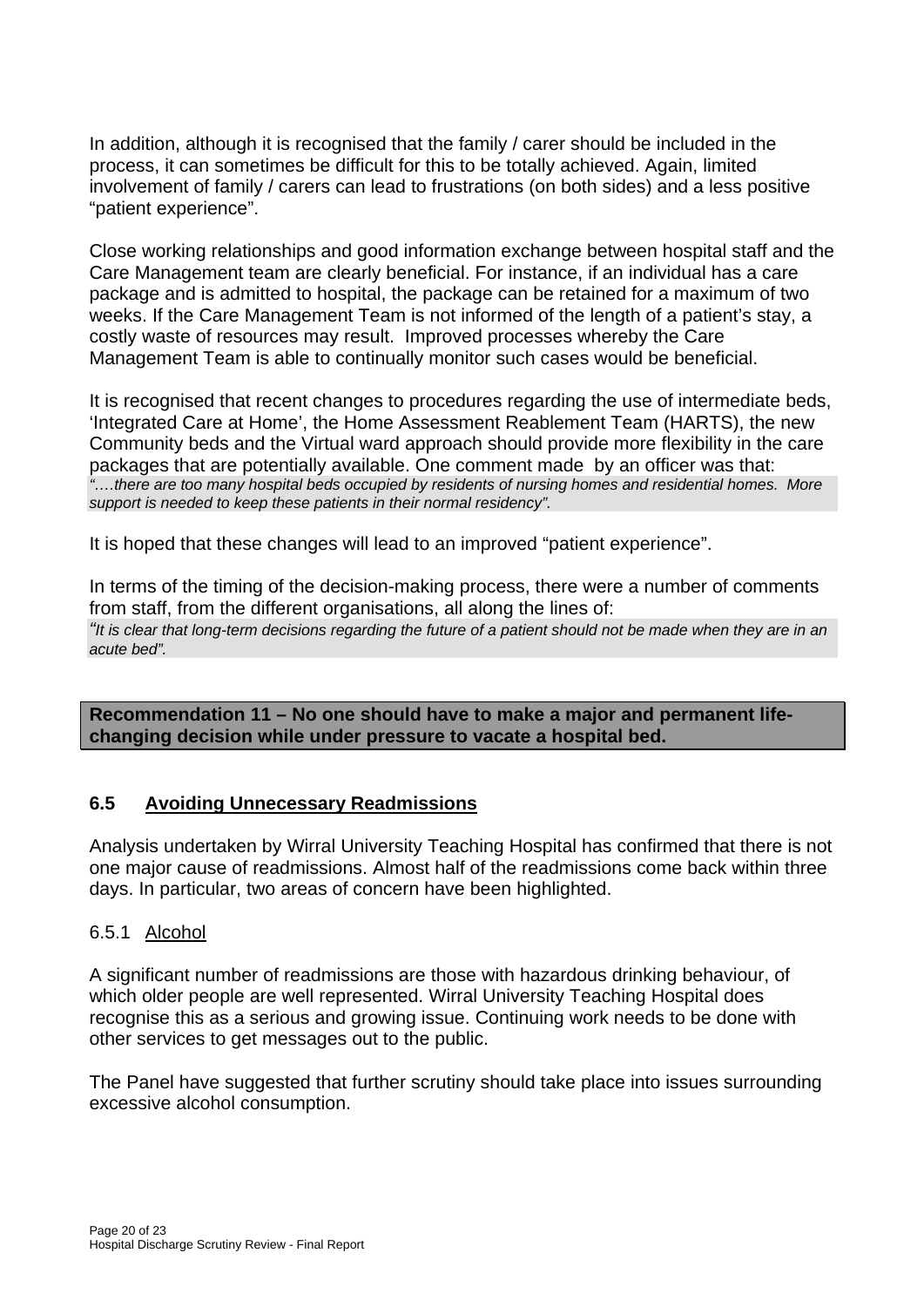### 6.5.2 Palliative Care

It is estimated that 8% of all readmissions are for palliative care. Most of these cases are as a result of poorly controlled pain. Many of these patients do not necessarily need to be in hospital. The availability of better pain control in the community would reduce the need for readmission. One medical professional remarked that:

*"Hospital is not the right place for such patients to die, especially in emergency wards where many of these patients may be. Although nurses and doctors will always do their best, the bustling atmosphere of an emergency ward is not where such patients should be".* 

#### Another professional commented that:

*"A major issue for those families providing care at home is the family's ability to cope emotionally and physically. This can lead to readmission due to a lack of understanding of how difficult the circumstances can be. The real issue is one of the capacity of district nurses and social services to pick up the cases. However, some packages of care are very complex".* 

A further issue may arise from a perceived "reluctance" of residential care homes to keep 'end of life' patients in their home. It was suggested to the Panel that:

*"Too many residents in care move to hospital to die. As an example, too many patients go to hospital to receive adequate pain control and stay there. The aim is to implement the Gold Standard for End of Life Care into some of the Care Homes in the borough".* 

**Recommendation 12 – All agencies are encouraged to work together to provide better pain management services in the community. This should have the effect of reducing the number of admissions / readmissions to hospital.** 

#### **6.6 The 'Holistic Approach' to Discharge**

#### 6.6.1 A seamless process

A health professional has commented that:

*"It needs to be acknowledged that discharge is only one element of a whole system economy approach to care and that development in one area can and will have an impact on another service. It is important therefore to take this into account when discussing how to resolve the issues".* 

Professional staff from the different organisations (Acute Care, Primary Care and the Department of Adult Social Services) have indicated that while there are good examples of working together and much has been already been achieved, there remains much to be done before a seamless process is provided. Two comments from different staff in different organisations were:

*"There is a need for more joined-up thinking".* 

*"There needs to be a coordinated approach to the discharge process that requires full cooperation from all the services involved".* 

However, another professional commented that: *"In practice, the teams are not integrated but it is an improving situation"***.**

The point has been made strongly and on several occasions that major steps have been taken to ensure that the Acute Trust, Primary Trust and Social Care organisations in Wirral do work together effectively. Progress has been and continues to be made. Nevertheless, greater cross-departmental working would help to provide more effective communication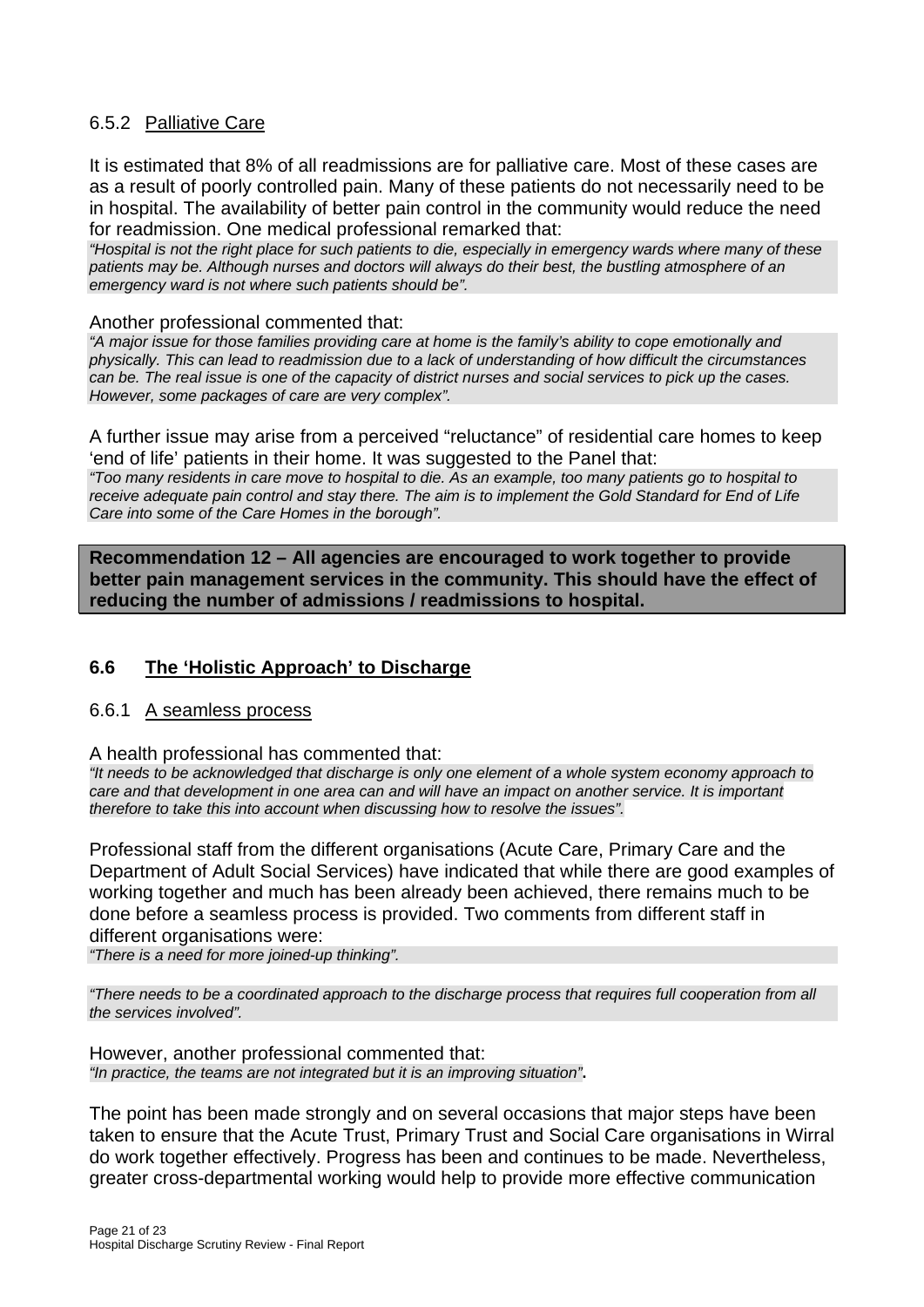and interaction between different teams. Some small examples that have been noted include:

- early participation by social workers in the discharge planning process is not always apparent.
- the lack of automatic downloads of information from hospital to social care computer systems. Consequently data has to be re-entered manually.
- the daily Trust bed meeting could involve a manager responsible for the social worker team.

The Older People's Parliament report, referring to joined-up working, commented that: *"Several patients thought that they had been told to expect Occupational therapy or physiotherapy follow-up which did not materialise. One respondent reported a week at home before the OT aids were delivered".* 

**Recommendation 13 – It is recognised that the patient's needs are central to the discharge process (and on-going community support). However, even greater priority should be given to the provision of a "seamless" service involving staff from Acute care, Primary Care, Social Care and the voluntary sector.**

**Recommendation 14 – All sectors should continue to build capacity in primary and community care to provide alternatives to receiving care in traditional hospital settings.** 

#### **6.7 Needs of Specialist Groups**

#### 6.7.1 Dementia patients

Evidence, particularly from the voluntary sector, has raised a number of issues relating to patients with dementia and their treatment in hospital. A representative of a third sector organisation commented that:

*"As a society, there is a need to look at creative alternatives to keep people at home. At present, people are being admitted into residential care earlier than they really need to".* 

The discharge process for dementia patients is often longer than average. To many such patients, the environment is confusing and they do not understand why they are in hospital. However, the point was made to the Panel that the real issue is that there is often no adequate support available to keep the person with dementia in their own environment.

The Panel have suggested that further scrutiny, involving Cheshire and Wirral Partnership Trust, should take place into issues for patients with dementia. Some specific points that the Panel would like to consider further include:

- ensuring as short a stay in hospital as possible for a person with dementia.
- reducing the number of admissions of people with dementia, that is, try to treat them in their own home.
- speed up the Social Services processes for this client group.

With respect to the ability to assist patients with dementia from having to go into hospital, a professional from the third sector commented that for some patients, a 'virtual ward' approach would be more suitable:

*"Sometimes there is no alternative to a stay in hospital, for example, a broken leg. However, it can often be the case that people with dementia end up in hospital because a carer is no longer able to look after them, for example, because the carer is ill, stressed, and so on. The real issue is that there is no support to available to keep the person with dementia in their own environment".*